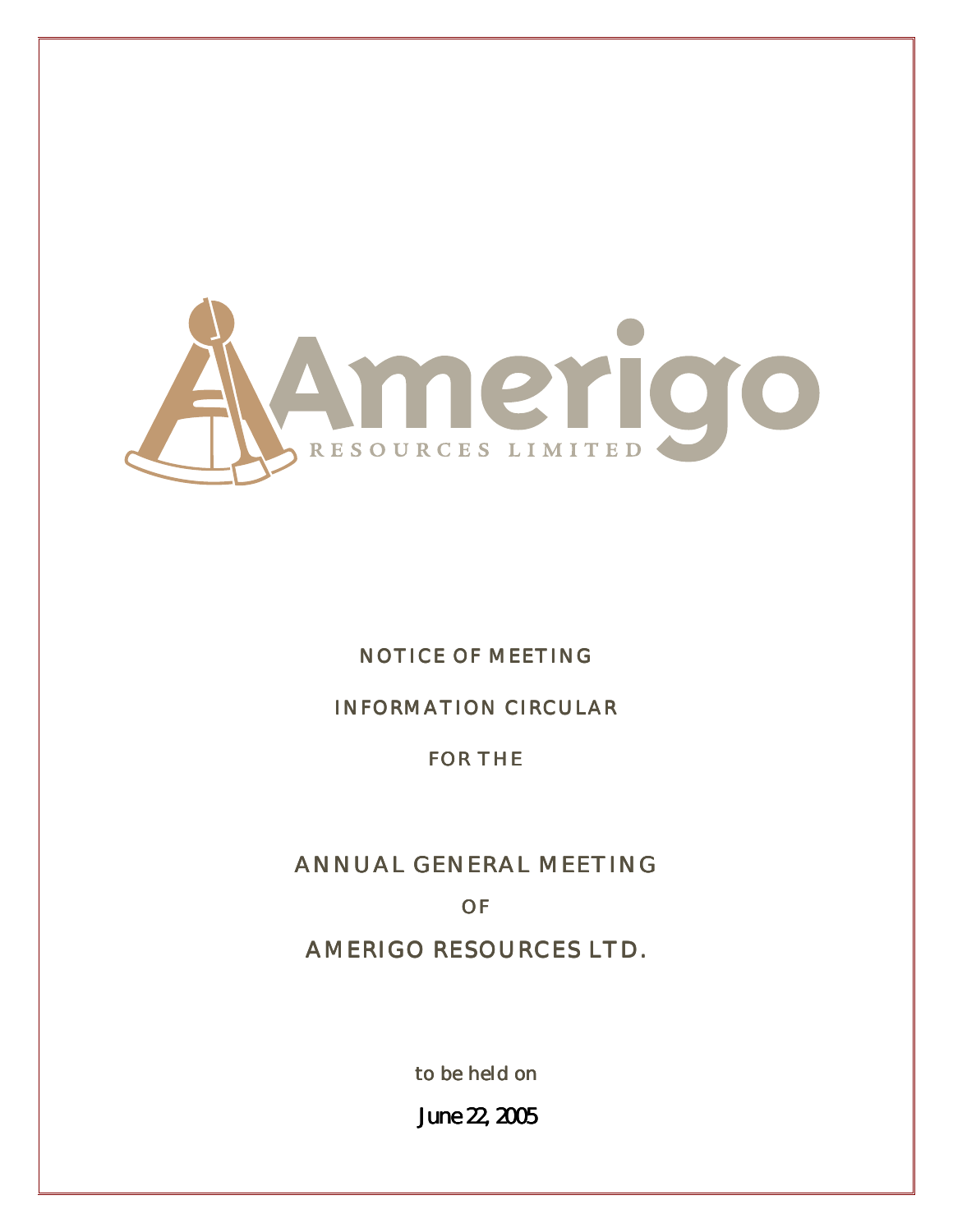

## **NOTICE OF ANNUAL GENERAL MEETING OF SHAREHOLDERS**

TAKE NOTICE that the 2005 Annual General Meeting of the shareholders of **AMERIGO RESOURCES LTD.** (the "Company") will be held at the Kitsilano Room, Vancouver Marriott Pinnacle Hotel, 1128 West Hastings Street, Vancouver, British Columbia, on WEDNESDAY, JUNE 22, 2005 at 2:30 in the afternoon (Vancouver time) for the following purposes:

- 1. to receive the Report of the Directors;
- 2. to receive the financial statements of the Company for the fiscal year ended December 31, 2004 and the report of the auditor thereon;
- 3. to appoint an auditor for the ensuing year and to authorize the directors to fix the remuneration of the auditor;
- 4. to elect Class II directors;
- 5. to transact any other business that may properly come before the Meeting and any adjournment thereof.

Accompanying this notice is the Company's Annual Report for 2004 which contains the Company's audited consolidated financial statements and the Management's Discussion and Analysis for the fiscal year ended December 31, 2004, an Information Circular, a form of Proxy, and an Annual Return Card Form. The accompanying Information Circular provides information relating to the matters to be addressed at the meeting and is incorporated into this Notice.

A shareholder entitled to attend and vote at the Meeting is entitled to appoint a proxyholder to attend and vote in his stead. If you are unable to attend the Meeting or any adjournment thereof in person, please read the Notes accompanying the form of Proxy enclosed herewith and then complete and return the Proxy within the time set out in the Notes. The enclosed form of Proxy is solicited by Management but, as set out in the Notes, you may amend it if you so desire by striking out the names listed therein and inserting in the space provided the name of the person you wish to represent you at the Meeting.

Please advise the Company of any change in your address.

DATED at Vancouver, British Columbia, this 6th day of May, 2005.

## **BY ORDER OF THE BOARD OF DIRECTORS**

 Steven G. Dean Chairman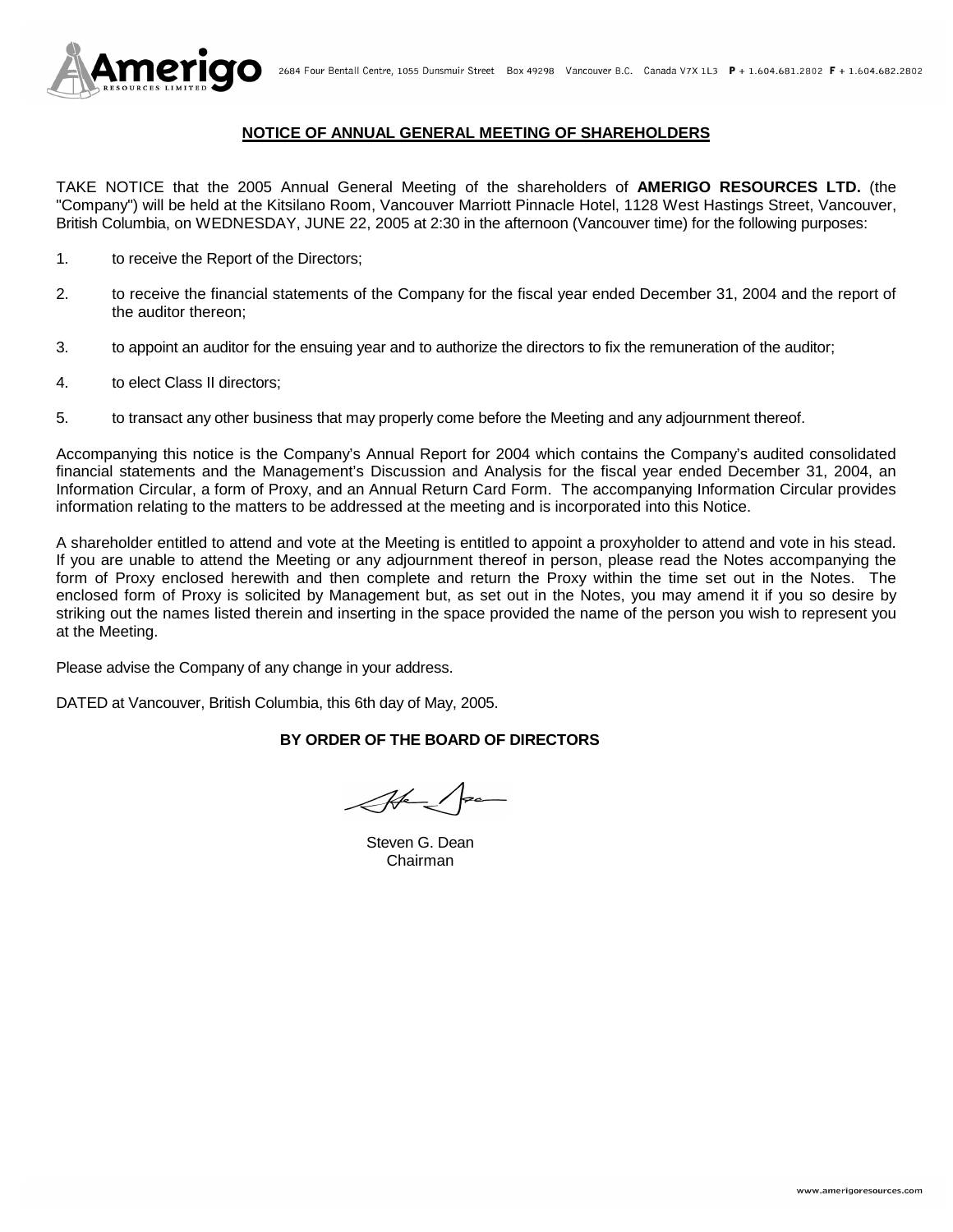## **AMERIGO RESOURCES LTD. Suite 2684, 1055 Dunsmuir Street, Box 49298, Vancouver, B.C., V7X 1L3 Telephone: (604) 681-2802, Facsimile: (604) 682-2802**

### **INFORMATION CIRCULAR FOR**

#### **ANNUAL GENERAL MEETING**

(As at May 6, 2005, except as indicated)

The Company is providing this Information Circular and a form of proxy in connection with management's solicitation of proxies for use at the Annual General Meeting (the "Meeting") of the Company to be held on June 22, 2005 and at any adjournments. Unless the context otherwise requires, when we refer in this Information Circular to the Company, its subsidiaries are also included. The Company will conduct its solicitation by mail and officers and employees of the Company may, without receiving special compensation, also telephone or make other personal contact. The Company will pay the cost of solicitation.

### **APPOINTMENT OF PROXYHOLDER**

The purpose of a proxy is to designate persons who will vote the proxy on a shareholder's behalf in accordance with the instructions given by the shareholder in the proxy. The persons whose names are printed in the enclosed form of proxy are officers or Directors of the Company (the "Management Proxyholders").

**A shareholder has the right to appoint a person other than a Management Proxyholder, to represent the shareholder at the Meeting by striking out the names of the Management Proxyholders and by inserting the desired person's name in the blank space provided or by executing a proxy in a form similar to the enclosed form. A proxyholder need not be a shareholder.**

### **VOTING BY PROXY**

**Only registered shareholders or duly appointed proxyholders are permitted to vote at the Meeting.**  Shares represented by a properly executed proxy will be voted or be withheld from voting on each matter referred to in the Notice of Meeting in accordance with the instructions of the shareholder on any ballot that may be called for and if the shareholder specifies a choice with respect to any matter to be acted upon, the shares will be voted accordingly.

**If a shareholder does not specify a choice and the shareholder has appointed one of the Management Proxyholders as proxyholder, the Management Proxyholder will vote in favour of the matters specified in the Notice of Meeting and in favour of all other matters proposed by management at the Meeting.** 

**The enclosed form of proxy also gives discretionary authority to the person named therein as proxyholder with respect to amendments or variations to matters identified in the Notice of the Meeting and with respect to other matters which may properly come before the Meeting.** At the date of this Information Circular, management of the Company knows of no such amendments, variations or other matters to come before the Meeting.

#### **COMPLETION AND RETURN OF PROXY**

Completed forms of proxy must be deposited at the office of the Company's registrar and transfer agent, Pacific Corporate Trust Company, 10th Floor, 625 Howe Street, Vancouver, British Columbia, Canada V6B 3B8 not later than forty-eight (48) hours, excluding Saturdays, Sundays and holidays, prior to the time of the Meeting, unless the chairman of the Meeting elects to exercise his discretion to accept proxies received subsequently.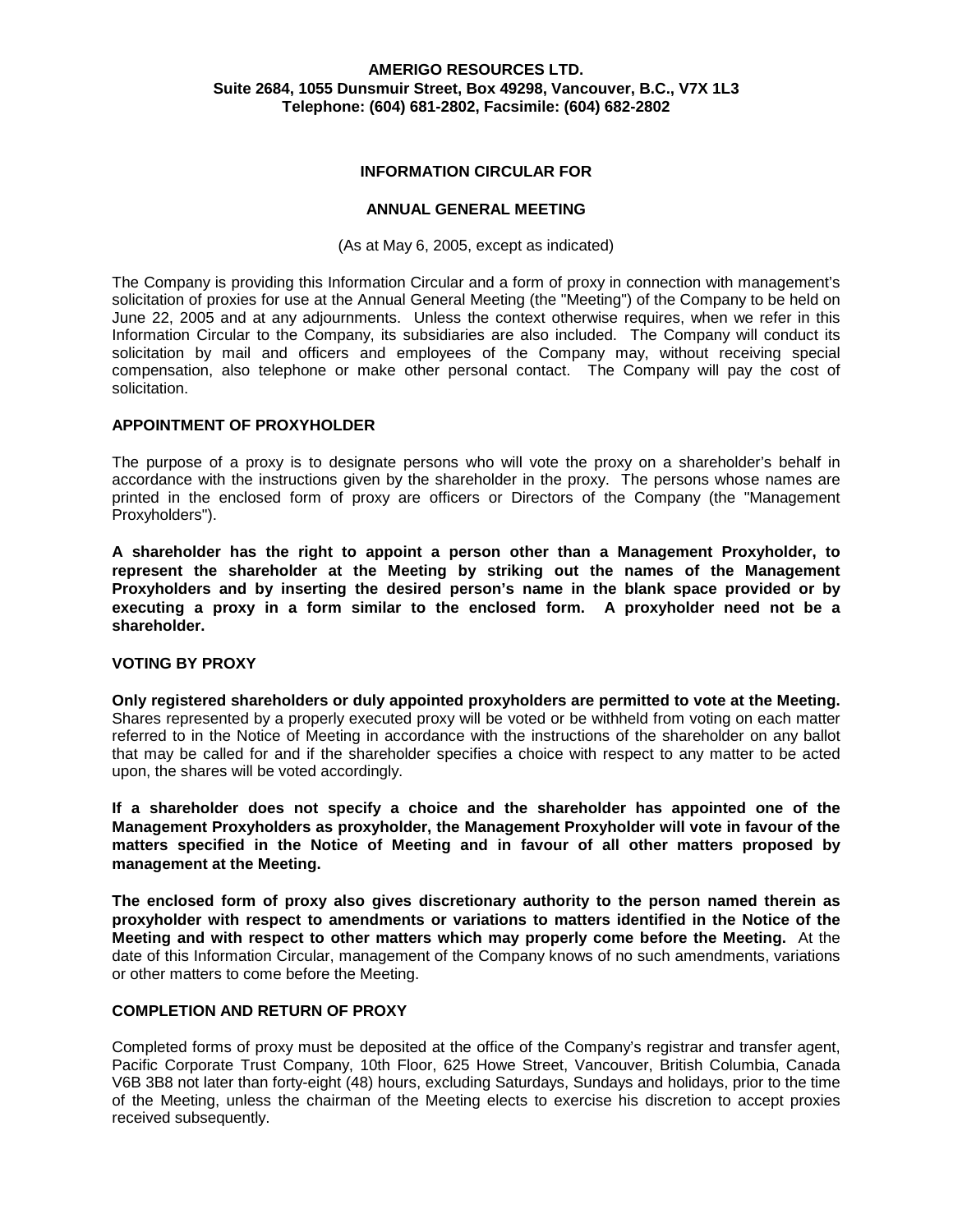#### **NON-REGISTERED HOLDERS**

**Only registered shareholders or duly appointed proxyholders are permitted to vote at the Meeting. Most shareholders of the Company are "non-registered" shareholders because the shares they own are not registered in their names but are instead registered in the names of a brokerage firm, bank or other intermediary or in the name of a clearing agency. Shareholders who do not hold their shares in their own name (referred to herein as "Beneficial Shareholders") should note that only registered shareholders may vote at the Meeting.** If common shares are listed in an account statement provided to a shareholder by a broker, then in almost all cases those common shares will not be registered in such shareholder's name on the records of the Company. Such common shares will more likely be registered under the name of the shareholder's broker or an agent of that broker. In Canada, the vast majority of such shares are registered under the name of CDS & Co. (the registration name for The Canadian Depository for Securities, which company acts as nominee for many Canadian brokerage firms). Common shares held by brokers (or their agents or nominees) on behalf of a broker's client can only be voted (for or against resolutions) at the direction of the Beneficial Shareholder. Without specific instructions, brokers and their agents and nominees are prohibited from voting shares for the brokers' clients. **Therefore, each Beneficial Shareholder should ensure that voting instructions are communicated to the appropriate person well in advance of the Meeting.**

Existing regulatory policy requires brokers and other intermediaries to seek voting instructions from Beneficial Shareholders in advance of shareholders' meetings. The various brokers and other intermediaries have their own mailing procedures and provide their own return instructions to clients, which should be carefully followed by Beneficial Shareholders in order to ensure that their common shares are voted at the Meeting. Often the form of proxy supplied to a Beneficial Shareholder by its broker is identical to the form of proxy provided by the Company to the registered shareholders. However, its purpose is limited to instructing the registered shareholder (ie. the broker or agent of the broker) how to vote on behalf of the Beneficial Shareholder. The majority of brokers now delegate responsibility for obtaining instructions from clients to ADP Investor Communications Services ("ADP"). ADP typically prepares a machine-readable voting instruction form, mails those forms to the Beneficial Shareholders and asks Beneficial Shareholders to return the forms to ADP, or otherwise communicate voting instructions to ADP (by way of the internet or telephone, for example). ADP then tabulates the results of all instructions received and provides appropriate instructions respecting the voting of common shares to be represented at the Meeting. **A Beneficial Shareholder who receives an ADP voting instruction form cannot use that form to vote common shares directly at the Meeting. The voting instruction form must be returned to ADP (or instructions respecting the voting of common shares must be communicated to ADP) well in advance of the Meeting in order to have the common shares voted.** 

This Information Circular and accompanying materials are being sent to both registered shareholders and Beneficial Shareholders. Beneficial Shareholders fall into two categories – those who object to their identity being known to the issuers of securities which they own ("Objecting Beneficial Owners", or "OBO's") and those who do not object to their identity being made known to the issuers of the securities they own ("Non-Objecting Beneficial Owners", or "NOBO's"). Subject to the provision of National Instrument 54-101 – Communication with Beneficial Owners of Securities of Reporting Issuers ("NI 54- 101") issuers may request and obtain a list of their NOBO's from intermediaries via their transfer agents. Pursuant to NI 54-101, issuers who obtain and use the NOBO list for distribution of proxy-related materials directly (not via ADP) to such NOBO's. If you are a Beneficial Shareholder, and the Company or its agent has sent these materials directly to you, your name, address and information about your holdings of common shares have been obtained in accordance with applicable securities regulatory requirements from the intermediary holding the common shares on your behalf.

The Company has decided to take advantage of the provisions of NI 54-101 that permit it to deliver proxyrelated materials directly to its NOBO's. By choosing to send these materials to you directly, the Company (and not the intermediary holding common shares on your behalf) has assumed responsibility for (i) delivering these materials to you, and (ii) executing your proper voting instructions. As a result if you are a NOBO of the Company, you can expect to receive a scannable Voting Instruction Form ("VIF") from the Transfer Agent. Please complete and return the VIF to the Transfer Agent in the envelope provided or by facsimile. In addition, telephone voting and internet voting can be found in the VIF. The Transfer Agent will tabulate the results of the VIF's received from the Company's NOBO's and will provide appropriate instructions at the Meeting with respect to the shares represented by the VIF's they receive.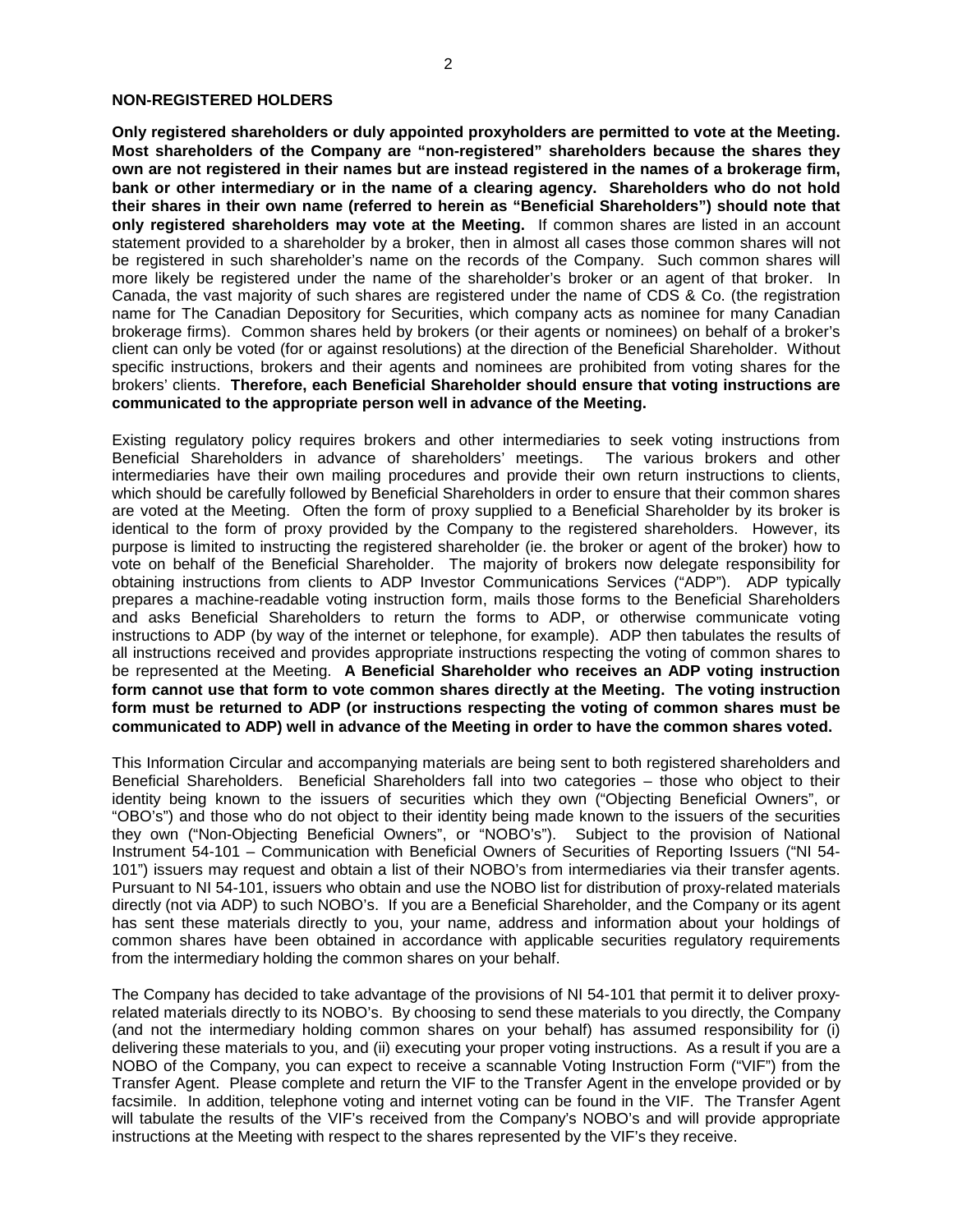The Company's OBO's can expect to be contacted by ADP or their brokers or their broker's agents as set out above.

Although Beneficial Shareholders may not be recognized directly at the Meeting for the purposes of voting common shares registered in the name of his broker, a Beneficial Shareholder may attend the Meeting as proxyholder for the registered shareholder and vote the common shares in that capacity. **Beneficial shareholders who wish to attend the Meeting and indirectly vote their common shares as proxyholder for the registered shareholder should enter their own names in the blank space on the proxy provided to them and return the same to their broker (or the broker's agent) in accordance with the instructions provided by such broker.**

All references to shareholders in this Information Circular and the accompanying form of Proxy and Notice of Meeting are to shareholders of record unless specifically stated otherwise.

## **REVOCABILITY OF PROXY**

Any registered shareholder who has returned a proxy may revoke it at any time before it has been exercised. In addition to revocation in any other manner permitted by law, a registered shareholder, his attorney authorized in writing or, if the registered shareholder is a corporation, a corporation under its corporate seal or by an officer or attorney thereof duly authorized, may revoke a proxy by instrument in writing, including a proxy bearing a later date. The instrument revoking the proxy must be deposited at the registered office of the Company, at any time up to and including the last business day preceding the date of the Meeting, or any adjournment thereof, or with the chairman of the Meeting on the day of the Meeting. **Only registered shareholders have the right to revoke a proxy. Non-Registered Holders who wish to change their vote must, at least 7 days before the Meeting, arrange for their respective Nominees to revoke the proxy on their behalf.** 

## **VOTING SHARES AND PRINCIPAL HOLDERS THEREOF**

The Company is authorized to issue an unlimited number of common shares without par value (the "shares"), of which 71,328,500 shares are issued and outstanding as at the date of this Information Circular. Persons who are registered shareholders at the close of business on May 6, 2005 will be entitled to receive notice of and vote at the Meeting and will be entitled to one vote for each share held. The Company has only one class of shares.

To the knowledge of the Directors and executive officers of the Company the following beneficially own, directly or indirectly, or exercise control or direction, over shares carrying more than 10% of the voting rights attached to any class of voting securities of the Company:

| <b>Member</b>                        | <b>Number of Common</b><br><b>Shares</b> | <b>Percentage of Issued</b><br><b>Shares</b> |
|--------------------------------------|------------------------------------------|----------------------------------------------|
| Merill Lynch Investment<br>Managers  | 13,810,000                               | 19.4%                                        |
| Natcan Investment<br>Management Inc. | 8,774,633                                | 12.3%                                        |

## **ELECTION OF DIRECTORS**

Pursuant to the Articles of the Company, Directors are elected for three year terms, and are divided into Class I, Class II, and Class III with terms expiring at the Annual General Meeting in 2007, 2005 and 2006 respectively.

The Directors have set the number of directors of the Company at five (5).

The Company is required to have an audit committee. Members of this committee are as set out below.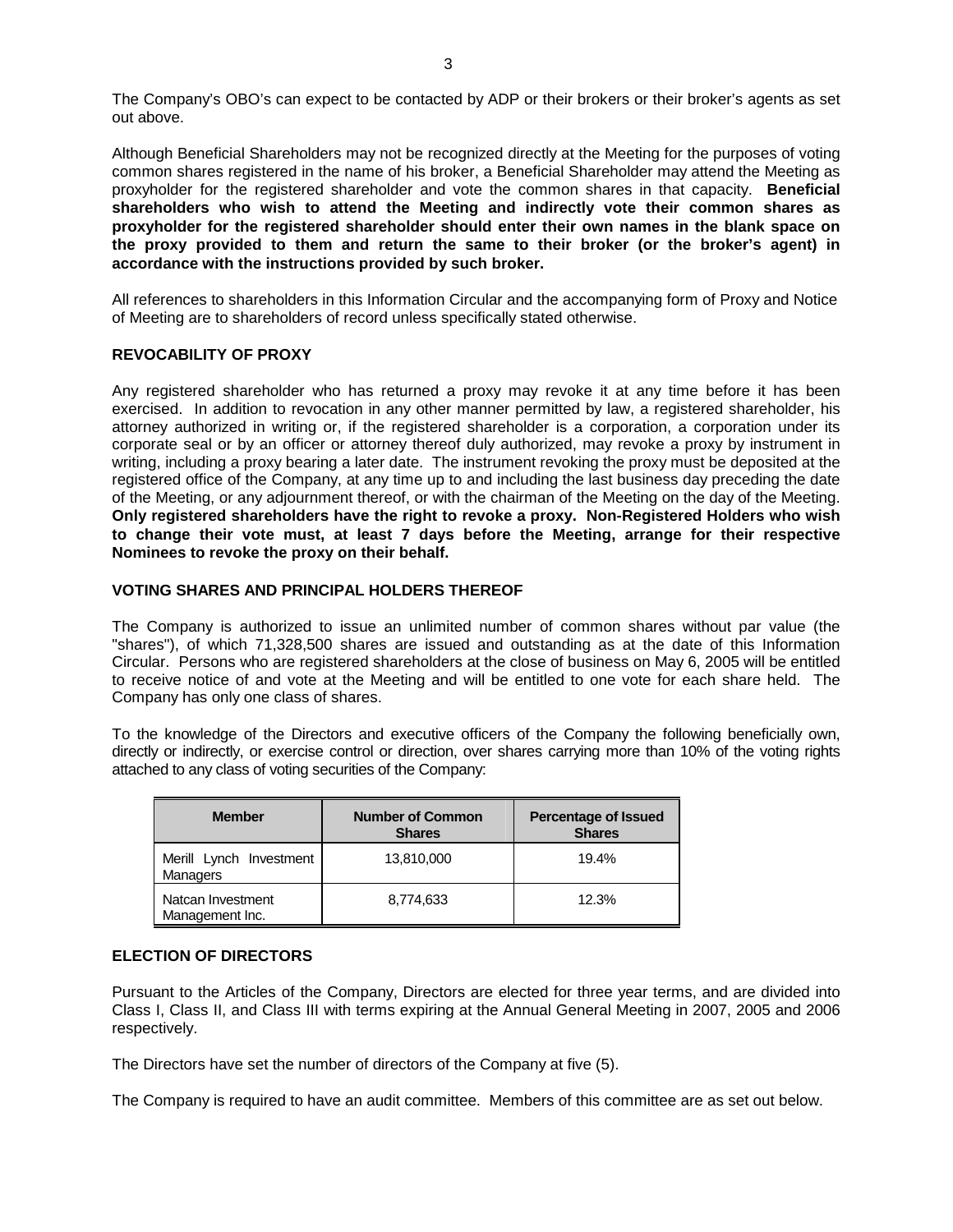### **ELECTION OF CLASS II DIRECTORS**

The term of office the Class II directors expires at the Meeting. The persons named below will be presented for election at the Meeting as management's nominees. Management does not contemplate that the nominees will be unable to serve as directors. Each director elected will hold office for a term of three years, or until his or her successor is elected or appointed, unless his or her office is earlier vacated in accordance with the Articles of the Company or with the provisions of the *Business Corporations Act* (British Columbia). Each of the directors has been classified by the Board of Directors as a Class I, Class II or Class III director.

The following table sets out the names of the nominees for election as Class II directors, their province and country of residence, their principal occupation, the period of time by which they have been a director of the Company, and the number of common shares of the Company beneficially owned by them, directly or indirectly, or over which control or direction is exercised, as at the date hereof.

| Name, province and<br>country of Residence<br>and<br>Position <sup>(1)</sup>               | <b>Principal occupation or</b><br>employment and, if not a<br>previously elected director,<br>Date of<br>occupation during the past 5<br>appointment/election<br>years <sup>(1)</sup><br>as a Director |                | <b>Number of Common</b><br><b>Shares beneficially</b><br>owned, directly or<br>indirectly, or<br>controlled<br>or directed <sup>(2)</sup> |
|--------------------------------------------------------------------------------------------|--------------------------------------------------------------------------------------------------------------------------------------------------------------------------------------------------------|----------------|-------------------------------------------------------------------------------------------------------------------------------------------|
| Klaus M. Zeitler<br>British Columbia,<br>Canada<br>President &<br><b>Class II Director</b> | President of the Company                                                                                                                                                                               | April 1, 2003  | 2,265,417 common<br>shares                                                                                                                |
| Ruston Goepel <sup>(3)</sup><br>British Columbia.<br>Canada<br><b>Class II Director</b>    | Senior Vice President of<br>Raymond James, Canada, a<br>full service investment dealer                                                                                                                 | August 5, 2004 | 100,000 common shares                                                                                                                     |

(1) The information as to country and province of residence, and principal occupation, not being within the knowledge of the Company, has been furnished by the respective nominees.

(2) Shares beneficially owned, directly or indirectly, or over which control or direction is exercised, as at May 6, 2005, based upon information furnished to the Company by the individual directors. Unless otherwise indicated, such shares are held directly.

(3) Member of the Audit and Compensation Committees and Chairman of the Nominating Committee.

The following directors are Class I and Class III directors, the terms for which expire after the 2007 and 2006 Annual General Meeting respectively.

| Name, province and<br>country of Residence<br>and<br>Position <sup>(1)</sup>      | <b>Principal occupation or</b><br>employment and, if not a<br>previously elected director,<br>occupation during the past 5<br>years <sup>(1)</sup> | Date of<br>appointment/election<br>as a Director | <b>Number of Common</b><br><b>Shares beneficially</b><br>owned, directly or<br>indirectly, or<br>controlled<br>or directed <sup>(2)</sup> |
|-----------------------------------------------------------------------------------|----------------------------------------------------------------------------------------------------------------------------------------------------|--------------------------------------------------|-------------------------------------------------------------------------------------------------------------------------------------------|
| Steven G. Dean<br>British Columbia,<br>Canada<br>Chairman &<br>Class III Director | Chairman of the Company                                                                                                                            | April 1, 2003                                    | 2,731,417 common<br>shares                                                                                                                |
| Sidney Robinson <sup>(3)</sup><br>Ontario, Canada<br>Class III Director           | Corporate Director and<br>Consultant                                                                                                               | May 8, 2003                                      | 465,000 common shares                                                                                                                     |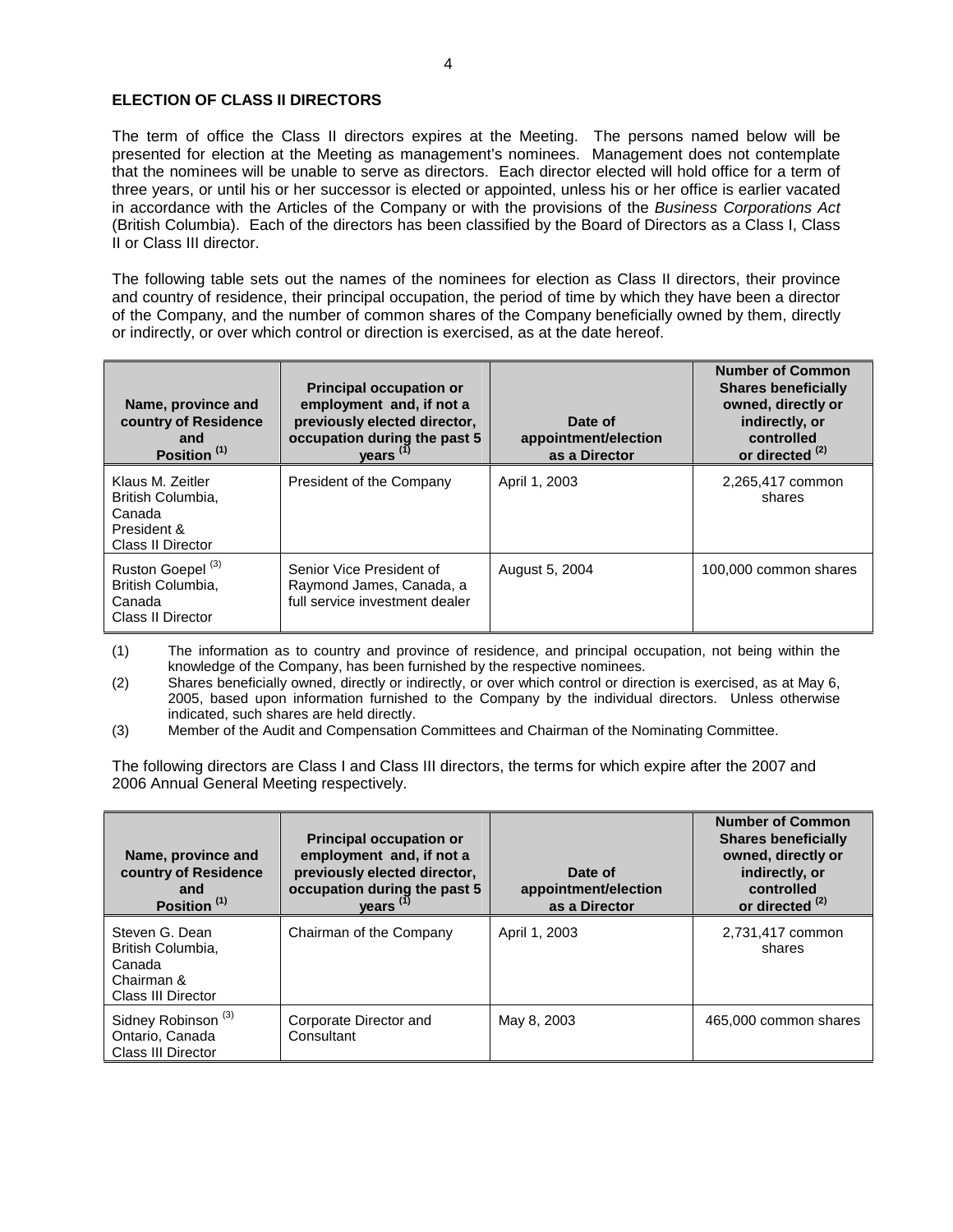| Name, province and<br>country of Residence<br>and<br>Position <sup>(1)</sup>    | <b>Principal occupation or</b><br>employment and, if not a<br>previously elected director,<br>occupation during the past 5<br>years $(1)$                                                                            | Date of<br>appointment/election<br>as a Director | <b>Number of Common</b><br><b>Shares beneficially</b><br>owned, directly or<br>indirectly, or<br>controlled<br>or directed <sup>(2)</sup> |
|---------------------------------------------------------------------------------|----------------------------------------------------------------------------------------------------------------------------------------------------------------------------------------------------------------------|--------------------------------------------------|-------------------------------------------------------------------------------------------------------------------------------------------|
| Robert Gayton <sup>(4)</sup><br>British Columbia,<br>Canada<br>Class I Director | <b>Chartered Accountant: Vice-</b><br><b>President Finance of Western</b><br>Silver Corporation (1995 to<br>January 2004); financial<br>consultant to mineral<br>exploration and development<br>companies since 1990 | August 5, 2004                                   | Nil                                                                                                                                       |

- (1) The information as to country and province of residence, and principal occupation, not being within the knowledge of the Company, has been furnished by the respective nominees.
- (2) Shares beneficially owned, directly or indirectly, or over which control or direction is exercised, as at May 6, 2005, based upon information furnished to the Company by the individual directors. Unless otherwise indicated, such shares are held directly.
- (3) Member of the Audit and Nominating Committees and Chairman of the Compensation Committee.<br>(4) Member of the Compensation and Nominating Committees and Chairman of the Audit Committee.
- Member of the Compensation and Nominating Committees and Chairman of the Audit Committee.

Robert Gayton was a director and an officer of Newcoast Silver Mines Ltd. at the date of a Cease Trade Order issued by the Alberta Securities Commission on October 31, 2003 for failure to file financial statements. The order was revoked on March 25, 2004.

Other than set out above, to the knowledge of the Company, no proposed director:

- (a) is, as at the date of this Information Circular, or has been, within 10 years before the date of this Information Circular, a director or executive officer of any company (including the Company) that, while that person was acting in that capacity,
	- (i) was the subject of a cease trade or similar order or an order that denied the relevant company access to any exemption under securities legislation, for a period of more than 30 consecutive days;
	- (ii) was subject to an event that resulted, after the director or executive officer ceased to be a director or executive officer, in the company being the subject of a cease trade or similar order or an order that denied the relevant company access to any exemption under securities legislation, for a period of more than 30 consecutive days; or
	- (iii) or within a year of that person ceasing to act in that capacity, became bankrupt, made a proposal under any legislation relating to bankruptcy or insolvency or was subject to or instituted any proceedings, arrangement or compromise with creditors or had a receiver, receiver manager or trustee appointed to hold its assets; or
- (b) has, within the 10 years before the date of this Information Circular, become bankrupt, made a proposal under any legislation relating to bankruptcy or insolvency, or become subject to or instituted any proceedings, arrangement or compromise with creditors, or had a receiver, receiver manager or trustee appointed to hold the assets of the proposed director.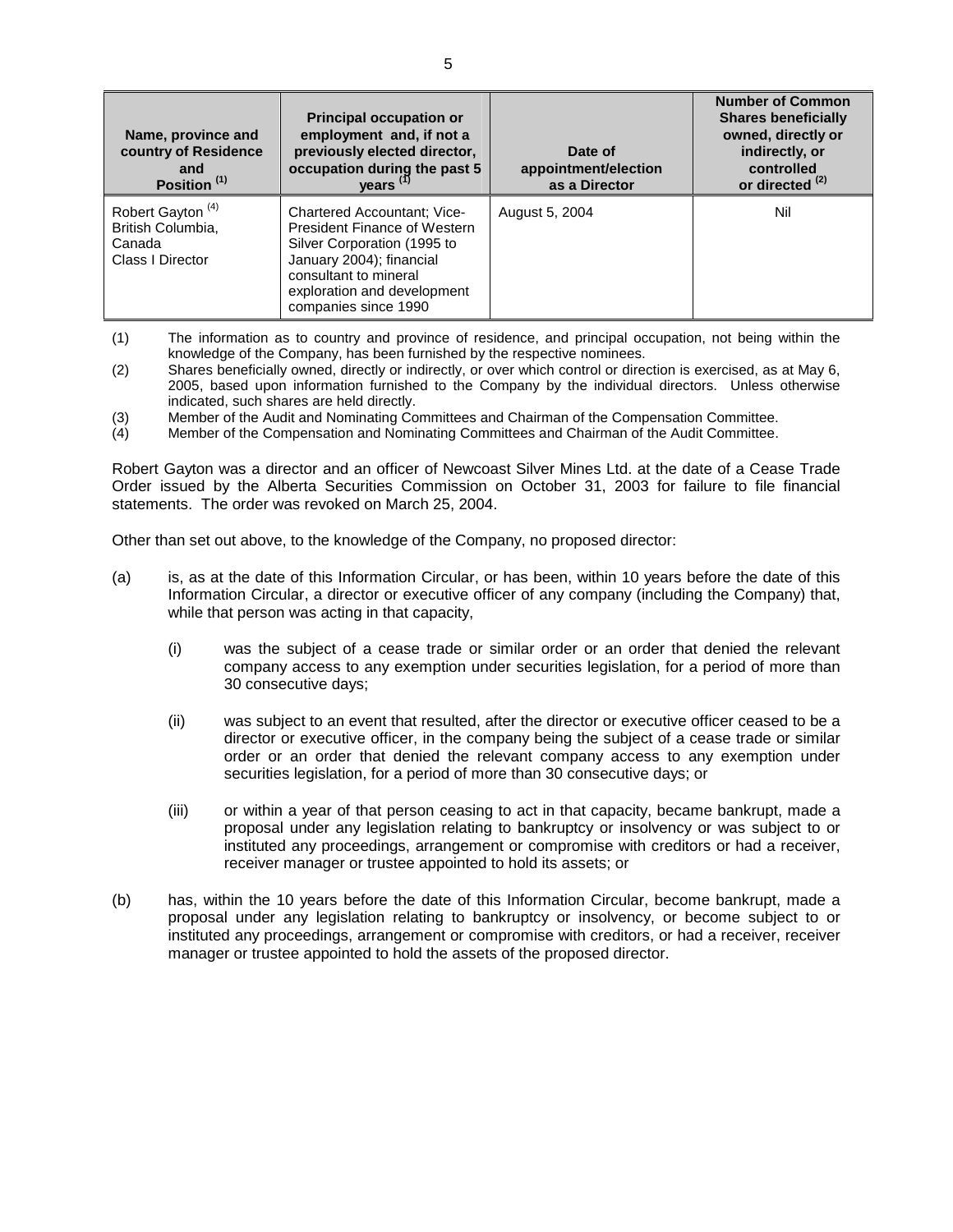## **EXECUTIVE COMPENSATION**

The following table (presented in accordance with National Instrument 51-102 ("NI 51-102")) sets forth all compensation for services in all capacities to the Company and its subsidiaries for the three most recently completed financial years (to the extent required by the NI 51-102) in respect of each of the individuals serving as the Chief Executive Officer and the Chief Financial Officer as at December 31, 2004 and the other three most highly compensated executive officers of the Company as at December 31, 2004 whose individual total salary and bonus for the most recently completed financial year exceeded \$150,000 and any individual who would have satisfied these criteria but for the fact that individual was not serving as such an officer at the end of the most recently completed financial year (collectively the "Named Executive Officers" or "NEOs").

#### Summary Compensation Table

|                                                                         |              | <b>Annual Compensation</b> |                         |                                                      | <b>Long Term Compensation</b>                                                          |                                                                                      |                                   |                                                  |
|-------------------------------------------------------------------------|--------------|----------------------------|-------------------------|------------------------------------------------------|----------------------------------------------------------------------------------------|--------------------------------------------------------------------------------------|-----------------------------------|--------------------------------------------------|
|                                                                         |              |                            |                         |                                                      |                                                                                        | <b>Awards</b>                                                                        | <b>Payouts</b>                    |                                                  |
| <b>NEO</b><br><b>Name</b><br>and<br><b>Principal</b><br><b>Position</b> | Year $(1)$   | <b>Salary</b><br>$($ \$)   | <b>Bonus</b><br>$($ \$) | <b>Other</b><br>Annual<br>Compen-<br>sation<br>( \$) | <b>Securities</b><br><b>Under</b><br>Option/<br>SAR's<br>Granted $^{(2)}$<br>$($ # $)$ | <b>Shares/Units</b><br>Subject to<br><b>Resale</b><br><b>Restrictions</b><br>$($ \$) | LTIP<br><b>Payouts</b><br>$($ \$) | <b>All Other</b><br>Compen-<br>sation<br>$($ \$) |
| Steven G. Dean <sup>(3)</sup><br>Chairman &<br>Director                 | 2004<br>2003 | Nil<br>Nil                 | $120,000^{(4)}$<br>Nil  | 120,000 $(4)$<br>50,000 (4)                          | Nil<br>430,000                                                                         | Nil<br>Nil                                                                           | N/A<br>N/A                        | Nil<br>Nil                                       |
| Klaus M. Zeitler <sup>(5)</sup><br>President &<br><b>Director</b>       | 2004<br>2003 | Nil<br>Nil                 | $120,000^{ (7)}$<br>Nil | $120,000^{(6)}$<br>$50,000^{ (7)}$                   | Nil<br>430,000                                                                         | Nil<br>Nil                                                                           | N/A<br>N/A                        | Nil<br>Nil                                       |
| Aurora Davidson<br><b>CFO</b>                                           | 2004<br>2003 | Nil<br>Nil                 | Nil<br>Nil              | 58,700 (8)<br>$4,550^{(8)}$                          | 75,000<br>Nil                                                                          | Nil<br>Nil                                                                           | N/A<br>N/A                        | Nil<br>Nil                                       |
| Raul Poblete <sup>(9)</sup><br>Operations<br>Manager, MVC               | 2004         | 151,668                    | Nil                     | 1,220                                                | Nil                                                                                    | Nil                                                                                  | Nil                               | Nil                                              |
| Roger<br>$M$ oss $(10)$<br>Former President/<br><b>Director</b>         | 2003<br>2002 | Nil<br>Nil                 | Nil<br>Nil              | 64,200 (11)<br>30,000                                | Nil<br>100,000                                                                         | Nil<br>Nil                                                                           | N/A<br>N/A                        | Nil<br>Nil                                       |
| Brian Hall <sup>(12)</sup><br>Former President/<br><b>Director</b>      | 2002         | 20,000                     | Nil                     | Nil                                                  | Nil                                                                                    | Nil                                                                                  | N/A                               | Nil                                              |

(1) Fiscal years ending December 31, 2004 and 2003, and February 28, 2003 and 2002

The Company does not have any Stock Appreciation Rights

(3) Chairman from April 1, 2003 to present

- (4) Paid to Sirocco Advisory Services Limited, a company associated with Mr. Dean, pursuant to an arrangement effective July 15, 2003
- (5) President from April 1, 2003 to present
- (6) Paid \$60,000 to Klaus Zeitler and \$60,000 to Zeitler Holdings Corp., a company associated Dr. Zeitler, pursuant to an arrangement effective July 15, 2003
- (7) Paid Klaus Zeitler<br>(8) Paid to Delphis Fir
- Paid to Delphis Financial Strategies Inc. of which Ms. Davidson is the principal, pursuant to a consulting agreement effective December 2003
- (9) Operations Manager at Minera Valle Central S.A., Company's subsidiary in Chile
- (10) President from August 31, 2001 to April 1, 2003
- (11) Paid to Moss Exploration Services, a private company controlled by Roger Moss, for geological and management consulting
- (12) President from January 15, 1999 to August 31, 2001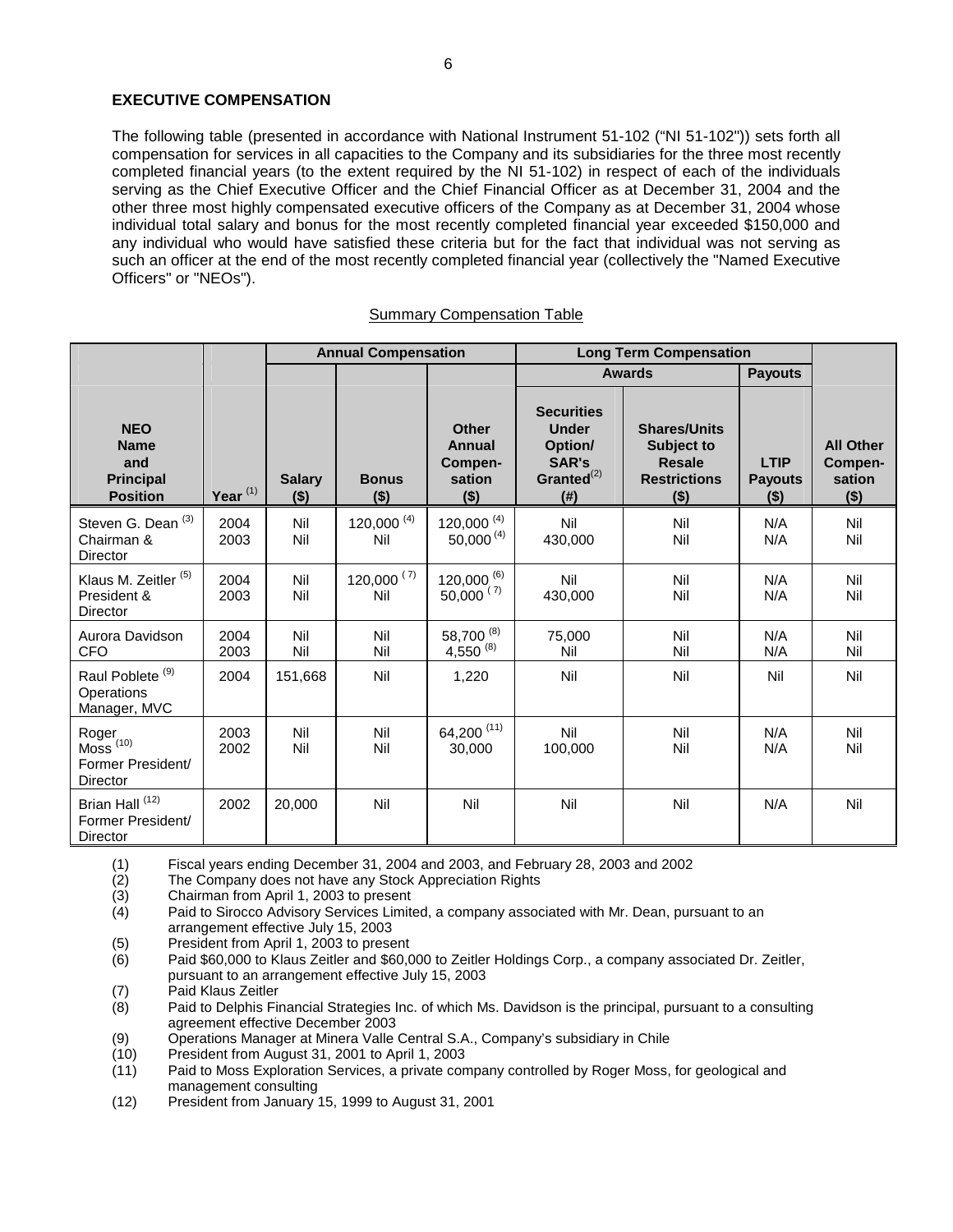### Long Term Incentive Plan

A long term incentive plan ("LTIP") is any plan providing compensation intended to motivate performance over a period greater than one financial year whether performance is measured by reference to financial performance of the Company or any affiliate, or the price of the Company's shares but does not include option or stock appreciation rights or plans for compensation through restricted shares or units. The Company did not have an LTIP during the most recently completed financial year.

#### Option/Stock Appreciation Rights Grants During the Most Recently Completed Financial Year

A stock appreciation right ("SAR") is a right granted by an issuer or any of its subsidiaries as compensation for employment services or office to receive cash or an issue or transfer of securities based wholly or in part on changes in the trading price of the Company's shares. The Company did not grant SARs under a SAR Plan or otherwise during the most recently completed financial year to the Named Executive Officers and directors.

The following table sets forth information concerning stock options granted under the Company's Stock Option Plan during the most recently completed financial year to each of the Named Executive Officers.

| <b>NEO</b><br><b>Name</b>     | <b>Securities</b><br><b>Under</b><br><b>Option/SARs</b><br><b>Granted</b><br>(#) | % of Total<br><b>Options/SARs</b><br><b>Granted to</b><br><b>Employees in</b><br><b>Financial Year</b> | <b>Exercise or</b><br>Base Price <sup>(1)</sup><br>(\$/Security) | <b>Market Value of</b><br><b>Securities</b><br><b>Underlying</b><br><b>Options/SARs on</b><br>Date of Grant<br>(\$/Security) | <b>Expiration</b><br>Date |
|-------------------------------|----------------------------------------------------------------------------------|--------------------------------------------------------------------------------------------------------|------------------------------------------------------------------|------------------------------------------------------------------------------------------------------------------------------|---------------------------|
| Steven G. Dean<br>Chairman    | Nil                                                                              | Nil                                                                                                    | Nil                                                              | Nil                                                                                                                          | Nil                       |
| Klaus Zeitler<br>President    | Nil                                                                              | Nil                                                                                                    | Nil                                                              | Nil                                                                                                                          | Nil                       |
| Aurora Davidson<br><b>CFO</b> | 75,000                                                                           | 33.33%                                                                                                 | $$1.55/s$ hare                                                   | $$1.55$ /share                                                                                                               | May 11, 2009              |

(1) The exercise price of stock options was determined by the Board of Directors and is not less than the trading price of the common shares of the Company on each stock exchange on which the shares of the Company are listed at the time of the grant of the option.

> Aggregated Option/SAR Exercises During The Most Recently Completed Financial Year and Financial Year-End Option/SAR Values

The following table sets forth details of all exercises of stock options during the most recently completed financial year by each of the Named Executive Officers, the number of unexercised options held by the Named Executive Officers and the financial year-end value of unexercised options on an aggregated basis.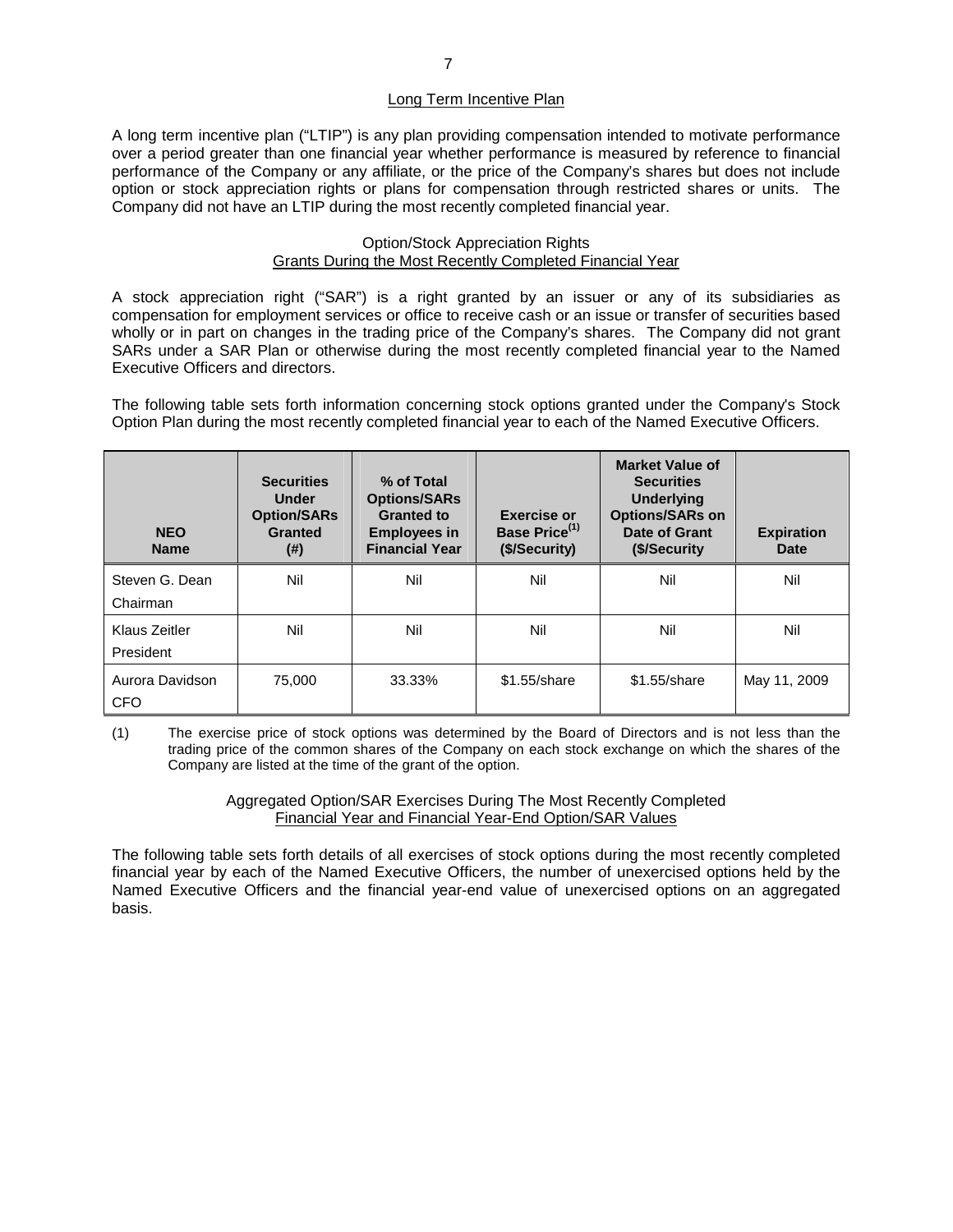| <b>NEO</b><br><b>Name</b>                                | <b>Securities</b><br><b>Acquired</b><br>on Exercise<br>(#) | Aggregate<br>Value<br>Realized <sup>(1)</sup><br>$($ \$) | <b>Unexercised</b><br>Options/<br><b>SARs</b><br>at Financial<br>Year-End<br>(# )<br>Exercisable/<br>Unexercisable | <b>Value of Unexercised</b><br>In-the-Money<br><b>Options/SARs</b><br>at Financial Year-End <sup>(2)</sup><br>$(\$)$<br>Exercisable/<br>Unexercisable |  |
|----------------------------------------------------------|------------------------------------------------------------|----------------------------------------------------------|--------------------------------------------------------------------------------------------------------------------|-------------------------------------------------------------------------------------------------------------------------------------------------------|--|
| Steven G. Dean<br>Chairman                               | Nil                                                        | Nil                                                      | 430,000/Nil                                                                                                        | \$414,100/N/A                                                                                                                                         |  |
| Klaus Zeitler<br>President                               | Nil                                                        |                                                          | 430,000/Nil                                                                                                        | \$414,100/N/A                                                                                                                                         |  |
| Aurora Davidson<br>CFO                                   | Nil                                                        | Nil                                                      | 75,000/Nil                                                                                                         | \$28,500/N/A                                                                                                                                          |  |
| <b>Raul Poblete</b><br>Operations Manager,<br><b>MVC</b> | Nil                                                        | Nil                                                      | 113,000/Nil                                                                                                        | \$79,190/NA                                                                                                                                           |  |

(1) Dollar value is equal to the number of securities acquired on exercise multiplied by the difference between the market value of the securities underlying the options at exercise and the exercise price of the options.

(2) Dollar value is equal to the number of unexercised options at year end multiplied by the difference between the market value of the securities underlying the options at financial year-end (\$1.93), and the exercise price of the options.

## Option and SAR Repricings

The Company did not reprice any stock options during the most recently completed financial year.

## Defined Benefit or Actuarial Plan Disclosure

The Company does not have any defined benefit or actuarial plans under which benefits are determined primarily by final compensation (or average final compensation) and years of service of the Named Executive Officers.

## Termination of Employment, Changes in Responsibility and Employment Contracts

During 2004, the Company paid Sirocco Advisory Services Limited, a company associated with Steven G. Dean, Chairman and Director, and Zeitler Holdings Corp., a company associated with Klaus M. Zeitler, President and Director, \$10,000 per month each in compensation for consulting services in connection with the management of operations at Minera Valle Central S.A. ("MVC") and the administration of the Company. Effective January 1, 2005, this rate was increased to \$12,500 per month. In the event of the termination of their respective consulting arrangements upon the change of control of the Company, each will receive a payment equivalent to 2 years of compensation in lieu of notice.

Sirocco Advisory Services Limited, a company associated with Steven G. Dean, Chairman and Director, and Zeitler Holdings Corp., a company associated with Klaus M. Zeitler, President and Director, receive a royalty on production from MVC, pursuant to an assignment agreement completed in March 2003 which gave the Company the right to purchase MVC. This agreement was approved by shareholders in June 2003. Particulars of the transaction and production royalty paid on MVC's production of copper equivalent may be found in the Company's Annual Information Form dated March 28, 2005 and filed on SEDAR on March 31, 2005 at [www.sedar.com](http://www.sedar.com/) and in the Company's subsequent disclosure. The Company will promptly provide a copy of the Annual Information Form free of charge to any shareholder of the Company who requests a copy.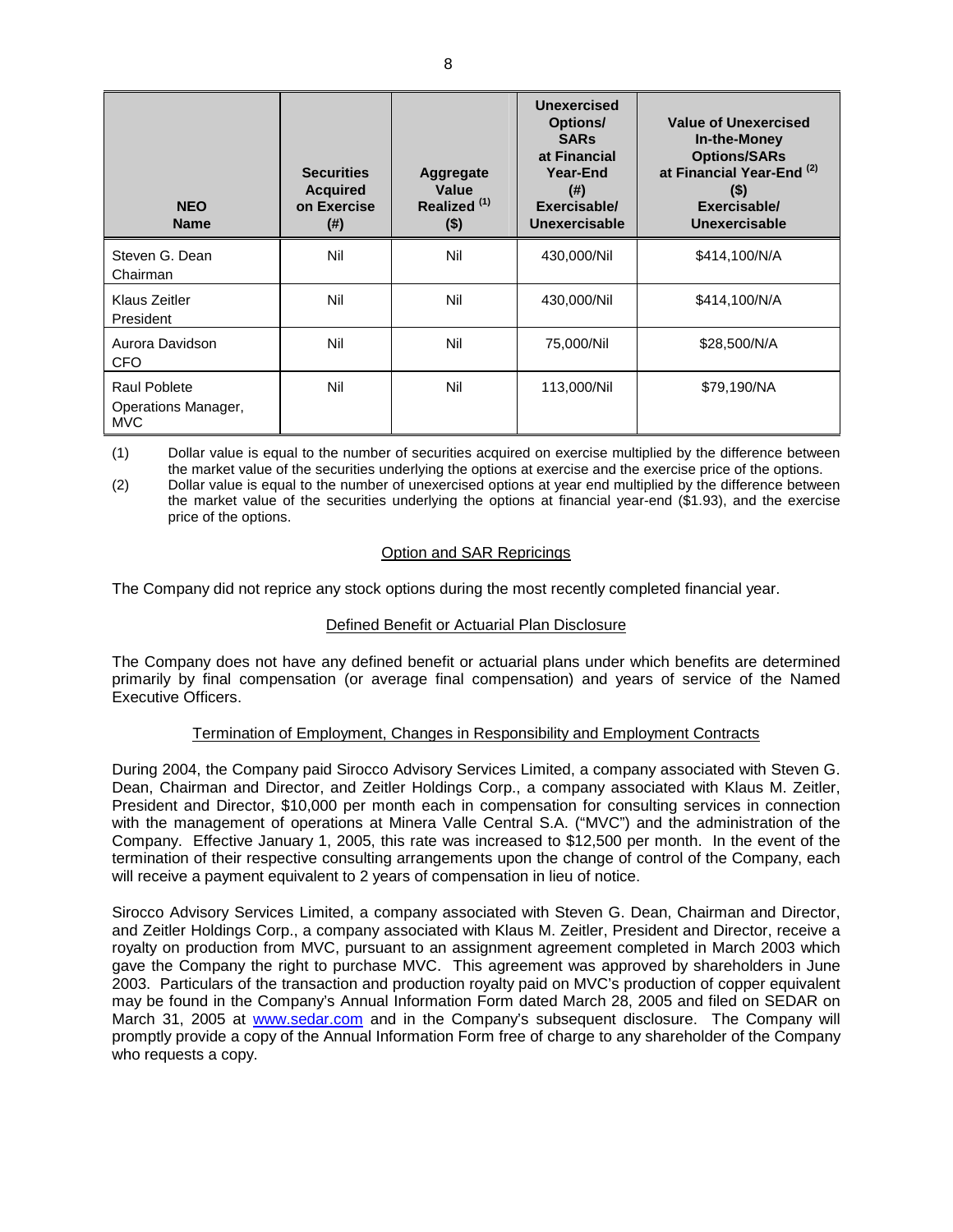#### Composition of the Compensation Committee

The members of the Company's Compensation Committee are Sidney Robinson (Chairman), Ruston Goepel and Robert Gayton. This committee is responsible for determining the compensation to be paid to the Company's Board of Directors and executive officers and for reviewing the corporate goals and objectives of the executive officers.

### Report on Executive Compensation

The Compensation Committee has the responsibility to administer the compensation policies related to the executive management of the Company, being the President and Chairman. Executive compensation is based upon the need to provide a compensation package that will allow the Company to attract and retain qualified and experienced executives, balanced with a pay-for-performance philosophy.

Compensation for the 2004 and prior fiscal years has historically been based upon negotiated consulting rates, with stock options and bonus being issued and paid as an incentive for performance. The shareholders have approved a stock option plan pursuant to which the Board has granted stock options to executive officers. The stock option plan allow compensation of participants while providing additional incentive to work toward long term Company performance.

The stock option plan have been and will be used to provide share purchase options which are granted in consideration of the level of responsibility of the executive as well as their impact and/or contribution to the longer-term operating performance of the Company. In determining the number of options to be granted to the executive officers, the Board takes into account the number of options, if any, previously granted to each executive officer, and the exercise price of any outstanding options to ensure that such grants are in accordance with the policies of the TSX, and closely align the interests of the executive officers with the interests of shareholders. The total number of stock options issued by the Company is low compared to many similar companies.

Bonus paid to senior executives is based on the Compensation Committee's assessment of the Company's financial and operation performance, as compared to the Company's peers and objectives approved by the Board of Directors.

## Performance Graph

The following graph compares the yearly percentage change in the cumulative total shareholder return on the common shares of the Company, for the last five years, with the cumulative total return of the S&P/TSX composite index. The common share trading data is as reported by the TSX. The value for each year represents the closing price as of December 31 on that year.

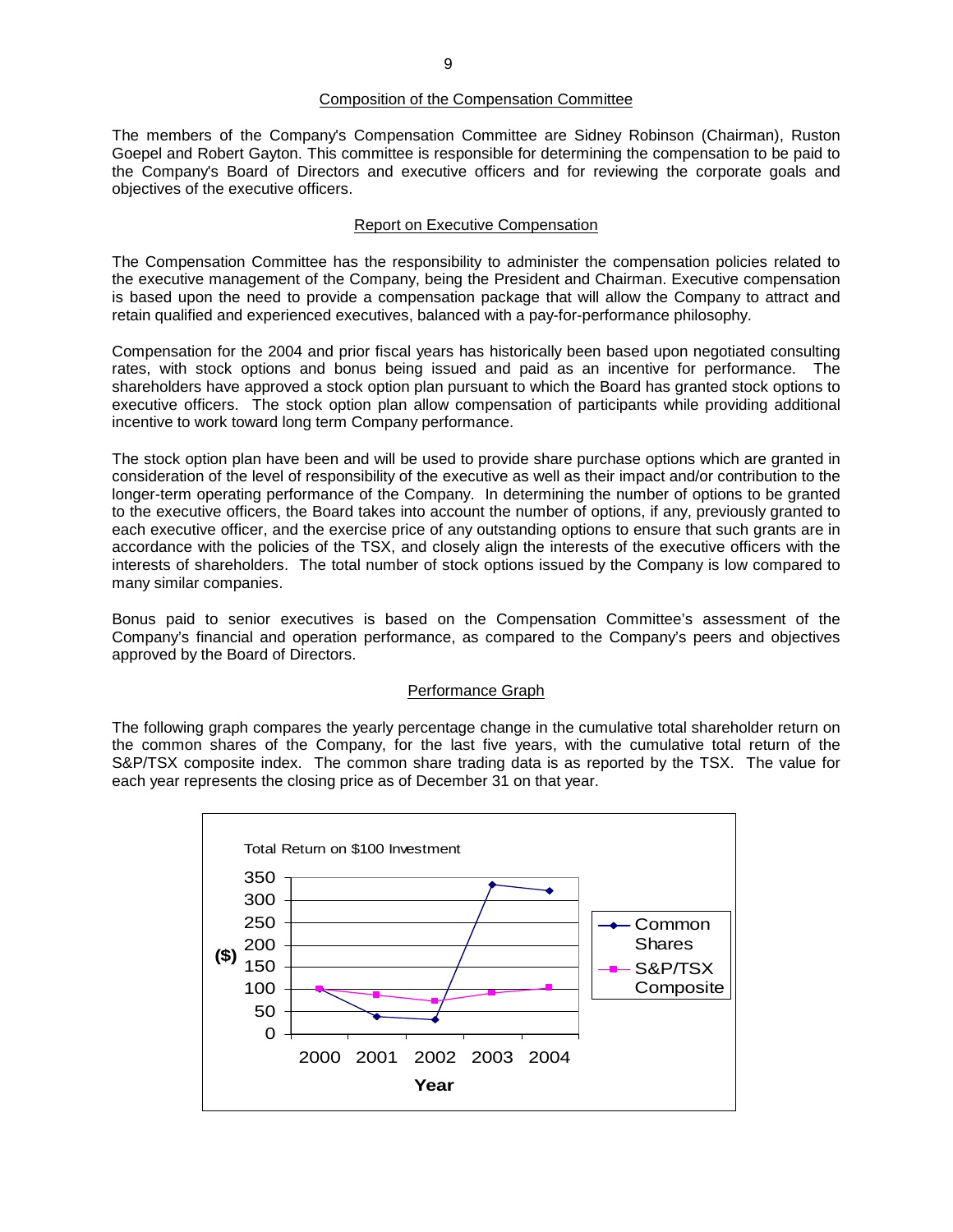### Compensation of Directors

The Company pays each of the independent Directors (Mr. Robinson, Dr. Gayton and Mr. Goepel) \$10,000 per year for their services in their capacity as Directors, an additional \$5,000 per year to each Committee chair, and \$1,000 per day for meetings.

In addition, Dr. Gayton and Mr. Goepel received a total of 150,000 stock options during the last completed financial year exercisable at \$2.00 per share. All options are exercisable for a period of 5 years.

### Securities Authorized for Issuance Under Equity Compensation Plans

The following table summarizes relevant information as of December 31, 2004 with respect to compensation plans under which equity securities are authorized for issuance.

| <b>Plan Category</b>                                             | <b>Number of securities</b><br>to be issued upon<br>exercise of<br>outstanding options,<br>warrants and rights<br>(a) | <b>Weighted average</b><br>exercise price of<br>outstanding<br>options, warrants<br>and rights<br>(b) | <b>Number of securities</b><br>remaining available for<br>future issuance under<br>equity compensation<br>plans (excluding<br>securities reflected in<br>column (a))<br>(c) |
|------------------------------------------------------------------|-----------------------------------------------------------------------------------------------------------------------|-------------------------------------------------------------------------------------------------------|-----------------------------------------------------------------------------------------------------------------------------------------------------------------------------|
| Equity compensation plans<br>approved by security holders        | 1,675,000                                                                                                             | \$1.28                                                                                                | 3,519,569                                                                                                                                                                   |
| Equity compensation plans<br>not approved by security<br>holders | Nil                                                                                                                   | Nil                                                                                                   | Nil                                                                                                                                                                         |
| <b>Total</b>                                                     | 1,675,000                                                                                                             |                                                                                                       | 3,519,569                                                                                                                                                                   |

## **INDEBTEDNESS TO COMPANY OF DIRECTORS AND EXECUTIVE OFFICERS**

No director, executive officer, employee, proposed nominee for election as a director of the Company nor any associate of such director, executive officer, employee, or proposed nominee for election as a director of the Company or any former director, executive officer, employee of the Company or any of its subsidiaries is or has been indebted to the Company or any of its subsidiaries or is or has been indebted to another entity where such indebtedness or has been subject of a guarantee, support agreement, letter of credit or other similar arrangement or other understanding provided by the Company or any of its subsidiaries, other than routine indebtedness.

## **INTEREST OF INFORMED PERSONS IN MATERIAL TRANSACTIONS**

Except as disclosed herein, no informed person of the Company or proposed director of the Company and no associate or affiliate of the foregoing persons has or has had any material interest, direct or indirect, in any transaction since the commencement of the Company's most recently completed financial year or in any proposed transaction which in either such case has materially affected or would materially affect the Company or any of its subsidiaries.

## **APPOINTMENT OF AUDITOR**

PricewaterhouseCoopers LLP, Chartered Accountants, of Vancouver, British Columbia is the auditor of the Company. Unless otherwise instructed, the proxies given pursuant to this solicitation will be voted for the re-appointment of PricewaterhouseCoopers LLP as the auditor of the Company to hold office for the ensuing year at a remuneration to be fixed by the Directors.

PricewaterhouseCoopers LLP, Chartered Accountants, were first appointed as auditors on July 15, 2003.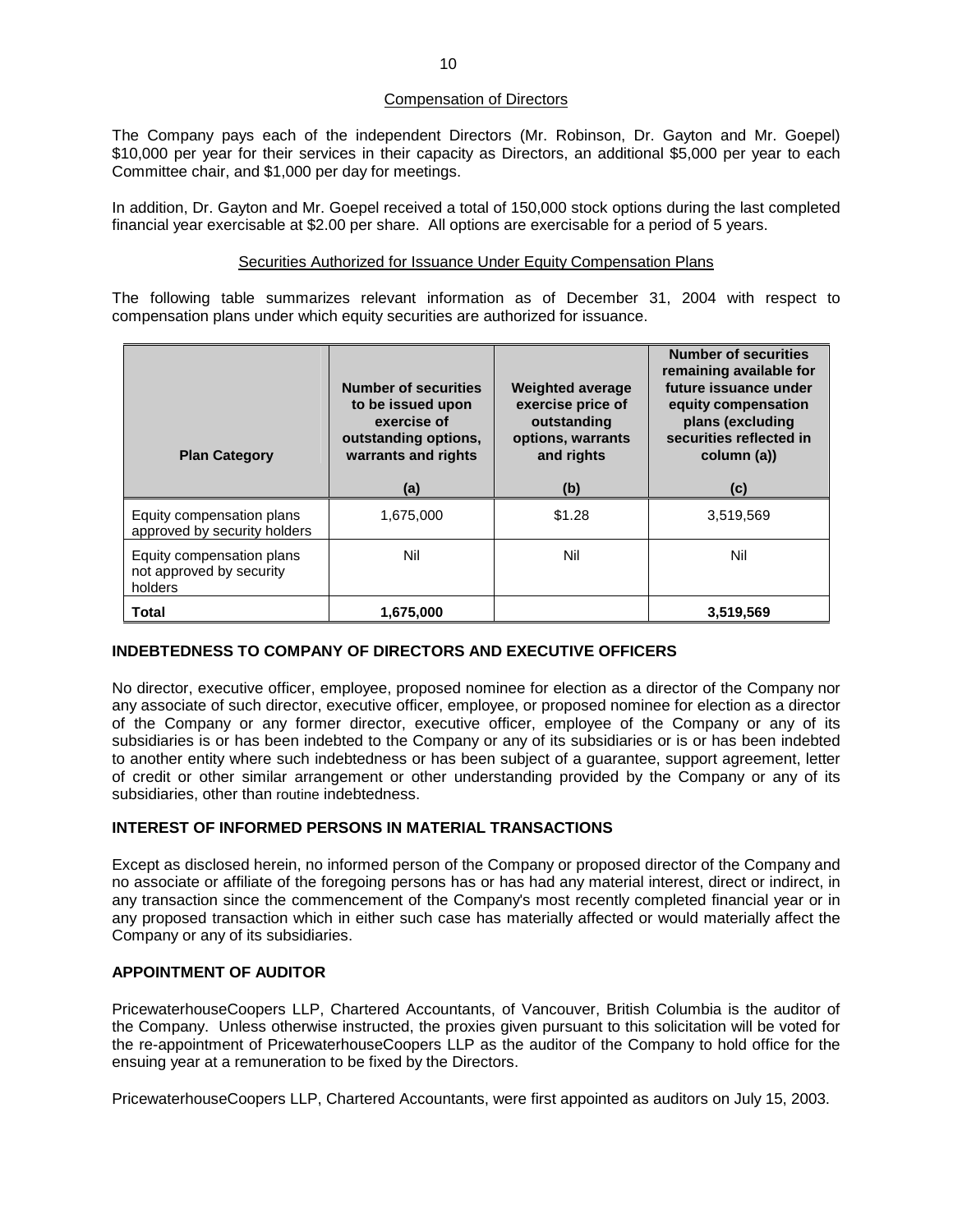#### **MANAGEMENT CONTRACTS**

No management functions of the Company are performed to any substantial degree by a person other than the directors or executive officers of the Company. Please see "Interest of Informed Persons in Material Transactions" above for a summary of the management contracts of the Company.

### **INTEREST OF CERTAIN PERSONS IN MATTERS TO BE ACTED UPON**

Except as set out herein, no person who has been a Director or executive officer of the Company at any time since the beginning of the Company's last financial year, no proposed nominee of management of the Company for election as a director of the Company and no associate or affiliate of the foregoing persons, has any material interest, direct or indirect, by way of beneficial ownership or otherwise, in matters to be acted upon at the Meeting other than the election of Directors or the appointment of auditors.

## **STATEMENT OF CORPORATE GOVERNANCE PRACTICES**

Corporate governance relates to the activities of the Board, the members of which are elected by and are accountable to the shareholders, and takes into account the role of the individual members of management who are appointed by the Board and who are charged with the day to day management of the Company. The Board is committed to sound corporate governance practices which are both in the interest of its shareholders and contribute to effective and efficient decision making. The Board is of the view that the Company's general approach to corporate governance is appropriate and substantially consistent with objectives reflected in the guidelines for improved corporate governance in Canada adopted by The Toronto Stock Exchange (the "Exchange Guidelines"). The charter for the Company's Audit Committee is attached as Schedule "A" to the Company's Annual Information Form dated March 28, 2005 and filed March 31, 2005 at www.sedar.com. The Company will promptly provide a copy of this document free of charge to any shareholder of the Company who requests a copy. More detailed information regarding the Company's approach to corporate governance in the context of the fourteen specific Exchange Guidelines is set out in Schedule "A" hereto.

#### **ADDITIONAL INFORMATION**

Additional information relating to the Company is on SEDAR at www.sedar.com. Shareholders may contact the Company at Ste. 2684, 1055 Dunsmuir Street, Vancouver, BC, V7X 1L3 (Telephone: 604-681- 2802) to request copies of the Company's financial statements and MD&A.

Financial information is provided in the Company's comparative financial statements and MD&A for its most recently completed financial year, which financial statements and MD&A are filed on SEDAR.

## **OTHER MATTERS**

Management of the Company is not aware of any other matter to come before the Meeting other than as set forth in the Notice of Meeting. If any other matter properly comes before the Meeting, it is the intention of the persons named in the enclosed form of proxy to vote the shares represented thereby in accordance with their best judgment on such matter.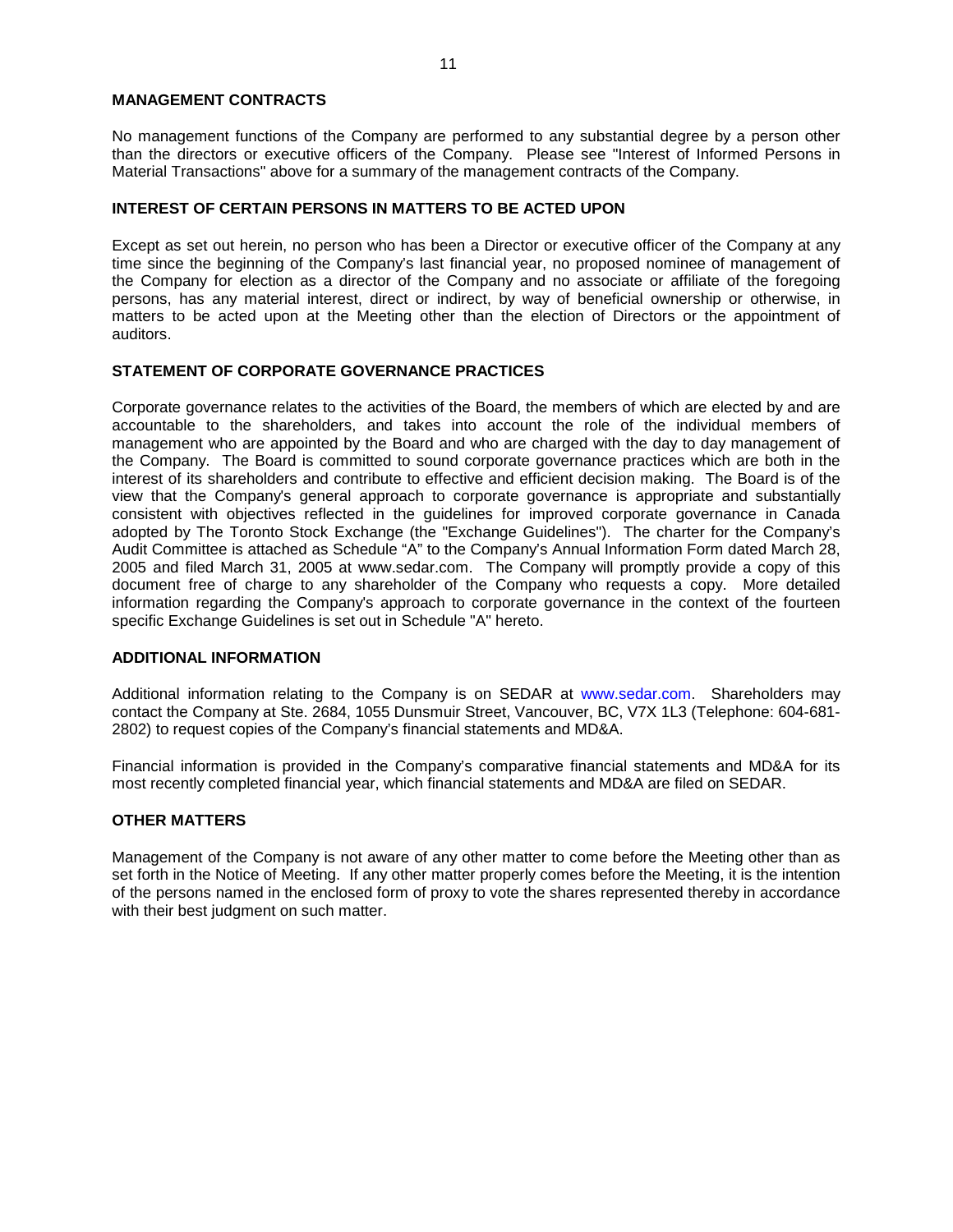## **SCHEDULE "A" TO THE INFORMATION CIRCULAR OF AMERIGO RESOURCES LTD.**

#### **STATEMENT OF CORPORATE GOVERNANCE PRACTICES**

The Company is committed to the highest practical standards of Corporate Governance, and to meeting or exceeding the standards set by the Toronto Stock Exchange and the securities regulators. In this regard, the Board of Directors has set a number of Committees to assist in the discharge of its Corporate Governance obligations. A brief description of each of the Committees and the members of the Committees are set out below.

#### *Audit Committee*

The members of the Company's Audit Committee are Robert Gayton (Chairman), Ruston Goepel and Sidney Robinson, all three of whom are independent directors. The Audit Committee oversees the Company's financial reporting obligations, financial system and disclosure. It reviews the annual financial statements, monitors and assesses the integrity of the Company's internal control systems, meets regularly with the Company's auditors and liaises between the Board of Directors and the auditors. The Company's auditors, PricewaterhouseCoopers LLC, report directly to the Audit Committee.

#### *Nomination Committee*

The members of the Company's Nomination Committee are Ruston Goepel (Chairman), Robert Gayton and Sidney Robinson, all three of whom are independent directors. The Nomination Committee is responsible for assessing the effectiveness of the Board as a whole, and individual directors. The committee also oversees the orientation program for new recruits to the Board. In its report to the Board of Directors, the committee recommends nominees for election to the Board of Directors and from time to time recommends candidates to fill Board vacancies and newly created Director positions.

## *Compensation Committee*

The members of the Company's Compensation Committee are Sidney Robinson (Chairman), Robert Gayton and Ruston Goepel. This committee is responsible for determining the compensation to be paid to Directors and executive officers and for reviewing the corporate goals and objectives of the executive officers.

Under the Company's Corporate Governance Charter, matters relating to Corporate Governance remain the responsibility of the entire Board of Directors.

The following table describes the Company's approach to corporate governance with reference to the specifically enumerated Guidelines.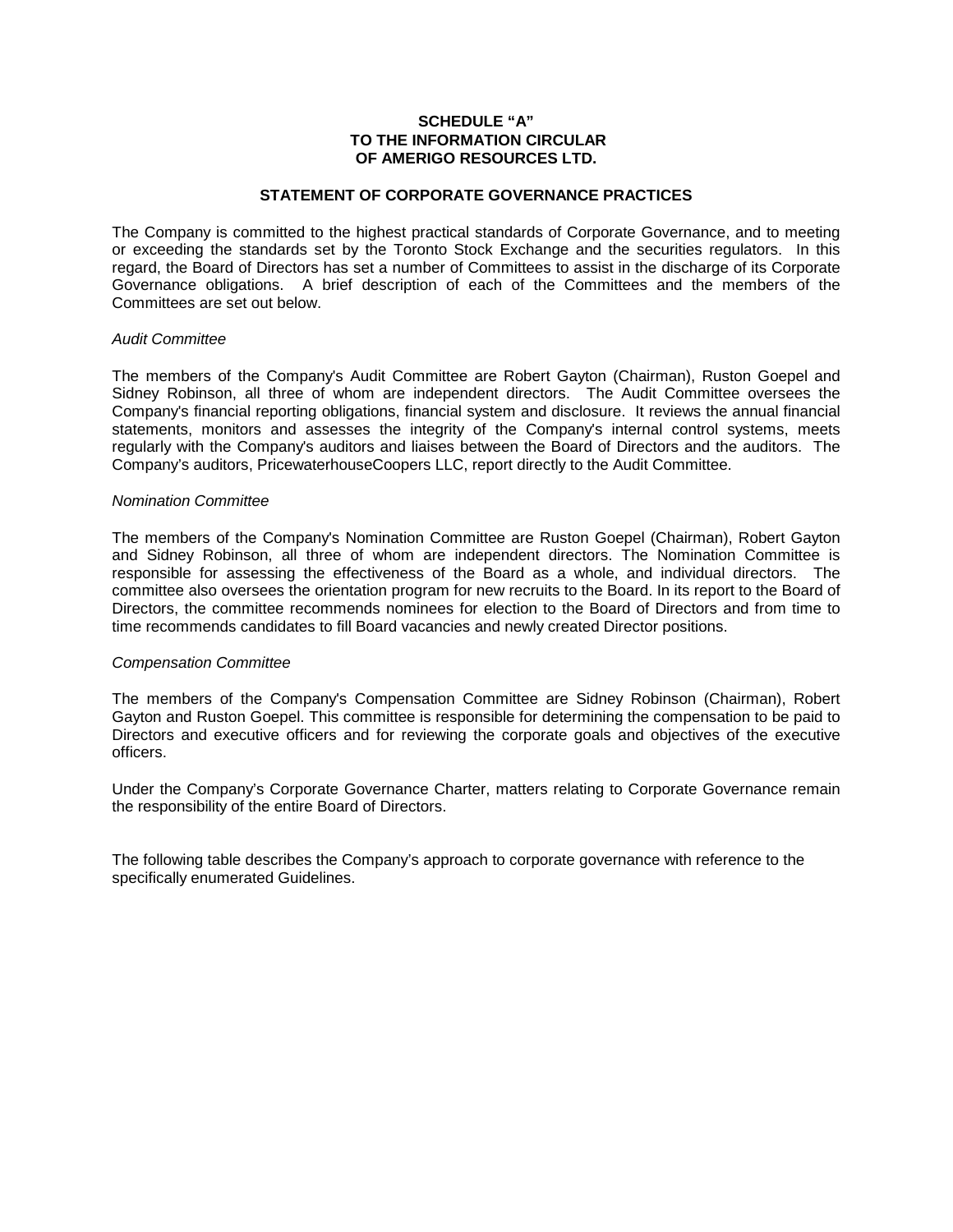#### **Governance Guidelines**  1. The Board should explicitly assume responsibility for stewardship of the Company and, as part of the overall stewardship, assume responsibility for: The mandate of the Board is to supervise the management of the business and affairs of the Company. The Board's principal responsibilities as set out in the Corporate Governance Charter are to adopt a strategic planning process, identify the principal business risks and assess risk management, plan for Board and management succession, assess and monitor corporate communications, and review internal controls and management systems. The Board is to carry out its mandate in a manner consistent with the fundamental objective of enhancing shareholder value. Every director is required to act honestly and in good faith in the best interests of the Company and to exercise the care, diligence and skill of a reasonably prudent person. Responsibilities not delegated to senior management or to a committee of the Board remain those of the full Board. (a) Adoption of a strategic planning process The Board reviews strategic plans as presented by management at regularly scheduled Board meetings. (b) The identification of the principal risks of the corporation's business and ensuring the implementation of appropriate systems to manage these risk The Audit Committee and the Board as a whole are responsible for identification of the Company's principal risks and review those risks and the management thereof on an ongoing basis. (c) succession planning, including appointing, training and monitoring management The Board is responsible for choosing the president and chairman and appointing committees of the Board, based on recommendations from the Nomination Committee. The Board approves the president and chairman's corporate objectives and compensation, and is responsible for monitoring their performance. The Board, based on recommendations from the Nominating Committee also ensures that processes are in place to recruit senior managers with the highest standards of training, integrity and competence, and to develop and

(d) a communications policy The Board as a whole is responsible for ensuring disclosure is made as required by securities laws and stock exchange policy. The Board has formalized, in the Corporate Governance Charter, the process for approval of corporate communications and those persons who are authorized to speak to shareholders and analysts.

retain them.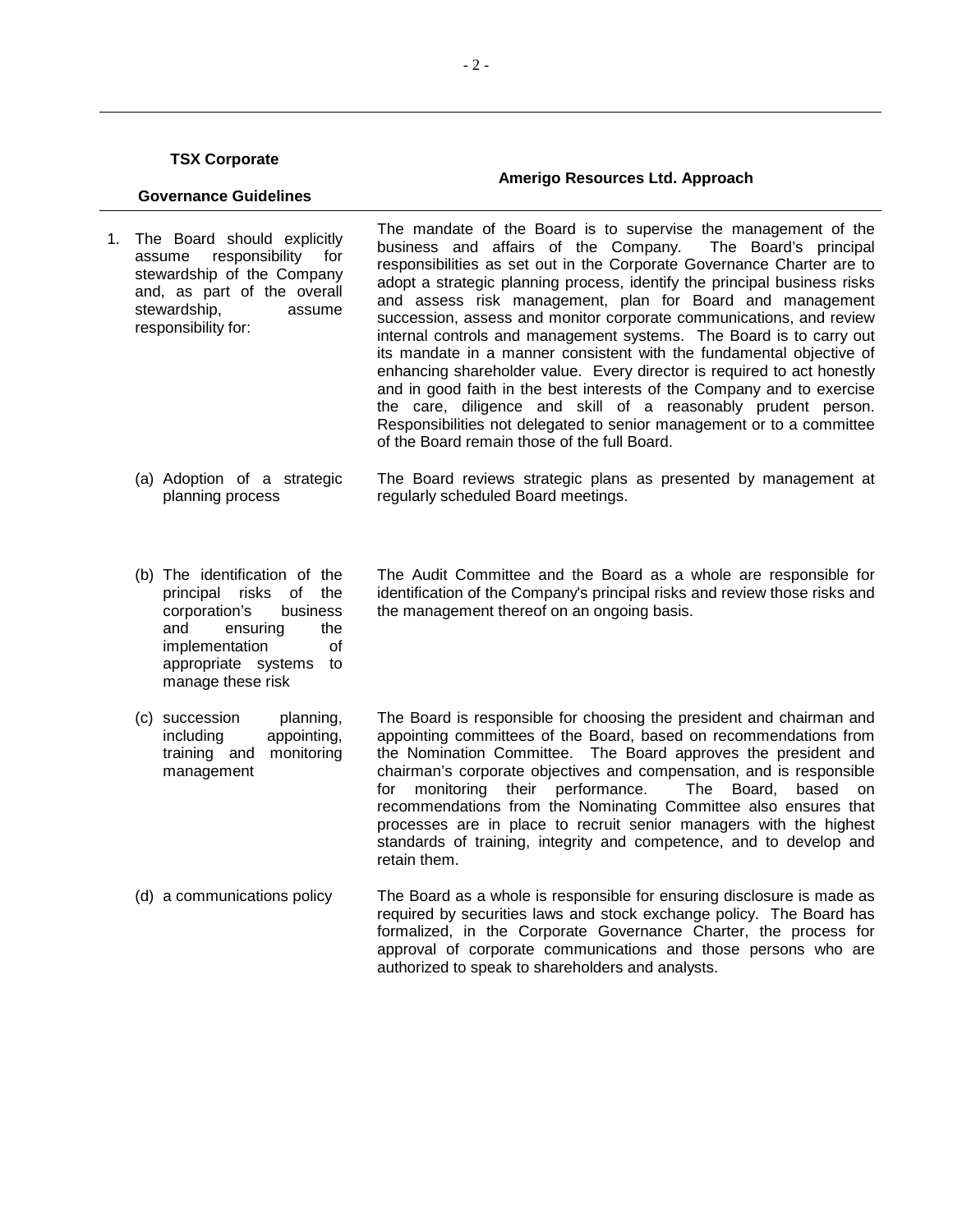| <b>Governance Guidelines</b> |                                                                                | Amerigo Resources Ltd. Approach                                                                                                                                                                                                                                                                                                                               |
|------------------------------|--------------------------------------------------------------------------------|---------------------------------------------------------------------------------------------------------------------------------------------------------------------------------------------------------------------------------------------------------------------------------------------------------------------------------------------------------------|
|                              | (e) the integrity of internal<br>control and management<br>information systems | The Board, through its Audit Committee, examines the effectiveness of<br>the Company's internal control processes and management information<br>systems with regard to financial and related controls. The Board<br>consults with the Company's auditor and management of the Company<br>to ensure the integrity of these systems. Any control and management |

by the Board as a whole.

- 2. The Board should be constituted with a majority of individuals who qualify as unrelated directors. An unrelated director is a director who is independent of management and is free from any interest and any business or other relationship which could, or could reasonably be perceived to, materially interfere with the director's ability to act with a view to the best interests of the Company.
- 3. The Board is required to disclose on an annual basis whether the Board has a majority of unrelated directors and the analysis of the application of the principles supporting this conclusion.
- 4. The Board should appoint a committee, composed exclusively of nonmanagement directors and the majority of whom are unrelated directors, with responsibility for proposing new nominees to the Board and assessing directors.

 The Board of the Company is currently composed of five directors, three of whom are unrelated.

systems which are not considered by the Audit Committee are reviewed

 The Board of the Company is currently composed of five directors, three outside directors, being directors who are not officers or employees of the Company, and two inside directors. The Board has further determined that all of its outside directors are unrelated directors: Sidney Robinson, Ruston Goepel and Robert Gayton. The two inside directors, Steven G. Dean and Klaus M. Zeitler, being officers, are by definition also related directors.

 In accordance with the Corporate Governance Charter, the Board has a Nominating Committee consisting entirely of unrelated directors. The Nominating Committee makes recommendations to the Board, and all members of the Board are encouraged to address issues of Board size and new nominees. New nominees must have a track record in general business management, special expertise in an area of strategic interest to the Company, the ability to devote the time required, shown support for the Company 's strategic objectives, and a willingness to serve.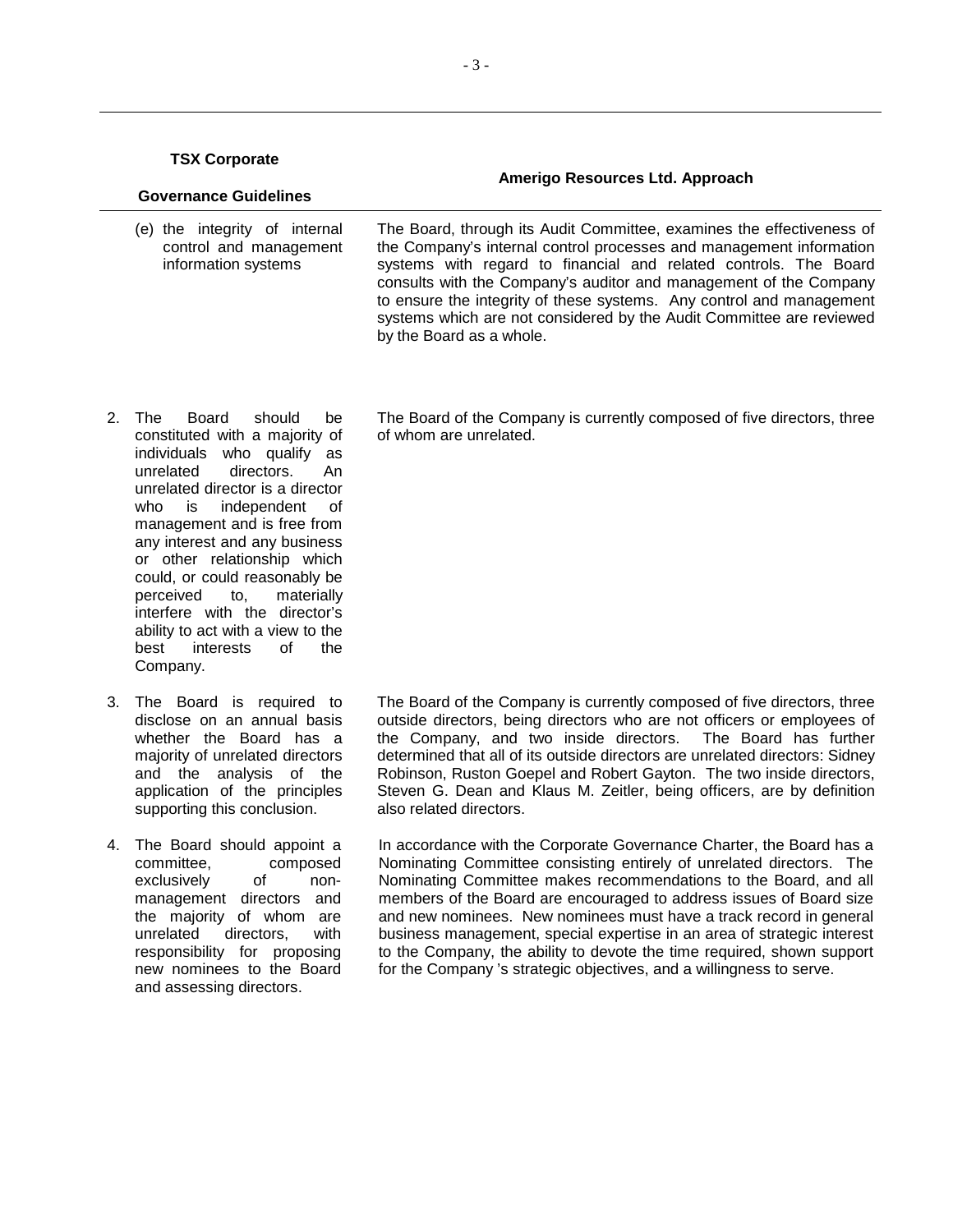## **Governance Guidelines**  5. Every Board should implement a process for assessing the effectiveness of the Board as a whole, the Board's committees and

6. Every Company should provide an orientation and education program for new recruits to the Board.

individual directors.

- 7. Every Board should examine its size and, where appropriate, undertake a program to reduce the number of directors.
- 8. The Board should review the compensation of directors to ensure it adequately reflects the responsibilities and risks involved in being an effective director.
- 9. Committees of the Board should generally be composed of outside directors, a majority of whom are unrelated directors.
- 10. Every Board should expressly assume responsibility for, or assign to a committee, the general responsibility for, developing the Company's approach to governance issues.

 In accordance with the Corporate Governance Charter, the Nominating Committee is responsible for assessing the effectiveness of the Board as a whole and individual directors. The Nominating Committee considers the effectiveness of the processes the Board follows and the quality of information provided to the directors by management.

 In accordance with the Corporate Governance Charter, it is the responsibility of the Nominating Committee to ensure that appropriate orientation and education programs are in place. Past appointments of new directors have occurred relatively infrequently, allowing the Company to provide orientation and education to new directors as needed. New directors are provided with considerable information regarding the industry and the Company, and all directors are given an on-site review of Company operations.

 In accordance with the Corporate Governance Charter, it is the responsibility of the Nominating Committee to consider this guideline on an annual basis. Given the relatively small size of the Company and the relative simplicity of the business, the Board considers that the current structure provides a reasonable number of directors at this time. The members of the Board of Directors have been chosen on the basis of their skill, expertise and experience in the mining industry and other businesses as well as their ability to actively contribute on a broad range of issues.

 The Compensation Committee reviews directors' compensation on an ongoing basis. The Compensation Committee takes into account the types of compensation and the amounts paid to directors of comparable publicly traded Canadian companies.

 The Board has established three committees: the Audit Committee, the Nomination Committee and the Compensation Committee. All Committees are comprised of Robert Gayton, Ruston Goepel and Sidney Robinson, all of whom are outside and unrelated directors.

 In accordance with the Corporate Governance Charter, the Board has assumed responsibility for the Company's approach to corporate governance. The Board as a whole is involved in developing and adapting the Corporate Governance Charter and the Company's approach with consideration to the Company's relatively small size and complexity. The Board continually monitors changes in the law and practice in this area, and is committed to ensuring that the Company continues to carry out high standards of corporate governance.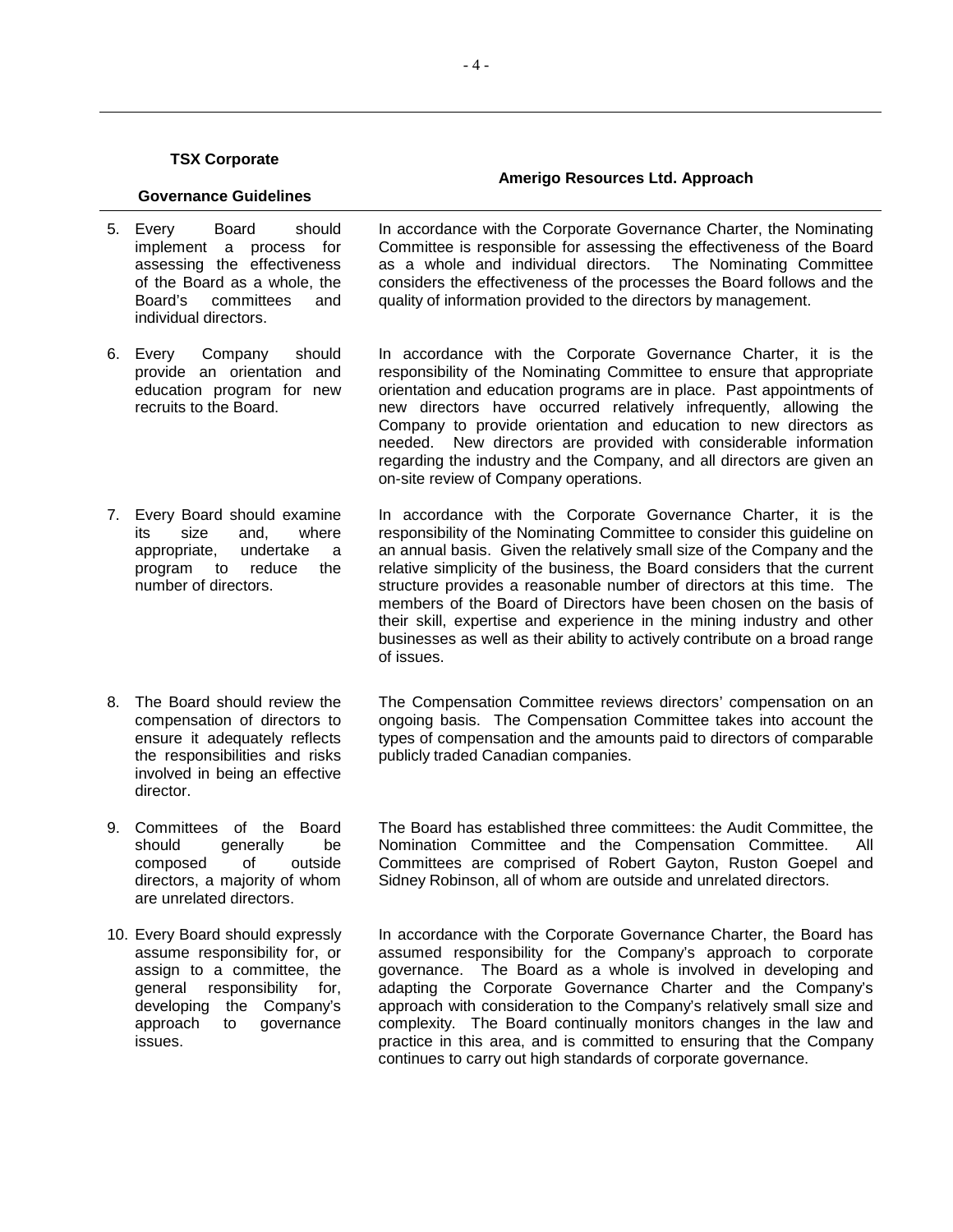#### **Governance Guidelines**

11. The Board, together with the CEO, should develop position descriptions for the Board and for the CEO, involving the definition of the limits to management's responsibilities. In addition, the Board should approve or develop the corporate objective which the CEO is responsible for meeting.

 The Board of Directors is responsible for the overall governance of the Company. This includes communicating position parameters to senior management. Given the relatively early stage of development of the Company and the relative simplicity of the Company's business, the Board has not formalized position descriptions for management. However, there is a clear understanding between senior management and the Board that all strategic decisions will be presented by management to the Board for approval. The Board requires management to assist the Board and provide information with respect to:

- reviewing the Company's strategies and their implementation in all key areas of the Company's activities
- carrying out a comprehensive budgeting process and monitoring the Company's financial performance against the budget
- identifying opportunities and risks affecting the Company's business and find ways of dealing with them

 The Board currently consists of three unrelated and independent directors, and two related directors. The Audit Committee, Compensation Committee and Nominating Committee all consist entirely of directors who are unrelated to the Company's management. The Board meets regularly without management present.

 The Audit Committee is comprised of three directors, Robert Gayton, Sidney Robinson and Ruston Goepel, all of whom are unrelated directors. The Audit Committee reviews the annual and quarterly financial statements, management discussion and analysis and quarterly related disclosure of the Company, oversees the annual audit process, the Company's internal accounting controls and the resolution of issues identified by the Company's auditors and recommends to the Board the firm of independent auditors to be nominated for appointment by the shareholders at the next Annual General Meeting.

All members of the Audit Committee are financially literate (are able to read and understand a balance sheet, an income statement, a cash flow statement and the notes attached thereto). Robert Gayton is a chartered accountant. The Company's external auditors have a direct line of communication with the committee at all times and meet regularly without management and without the related member of the audit committee present. The Audit Committee approves any non-audit work performed by the external auditors.

- 12. Every Board should have in place appropriate structures and procedures to ensure that the Board can function independently of management.
- 13. The audit committee of every Board of directors should be composed of only outside directors. The roles and responsibilities of the audit committee should be specifically defined.